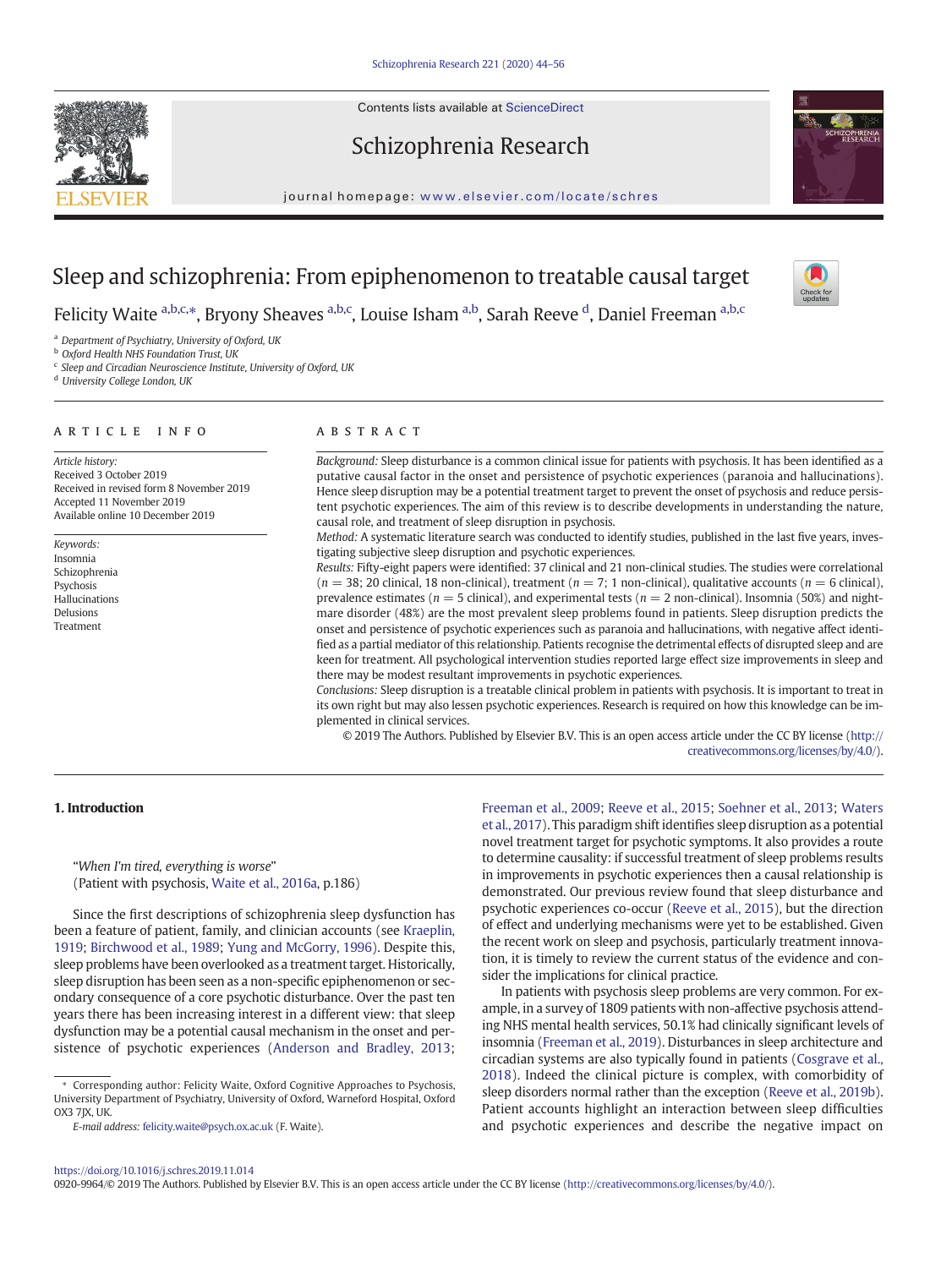functioning ([Faulkner and Bee, 2017;](#page-11-0) [Waite et al., 2016a;](#page-12-0) [Waite et al.,](#page-12-0) [2018](#page-12-0)). Clinicians certainly recognise the prevalence and importance of sleep problems, but in current practice formal assessment infrequently occurs and the provision of recommended treatment is extremely limited [\(Rehman et al., 2017](#page-12-0); [Reeve et al., 2019b\)](#page-12-0). Yet there is a clear desire for treatment: three-quarters of patients with psychosis who have insomnia would like treatment to improve their sleep ([Freeman et al.,](#page-11-0) [2019](#page-11-0)).

In international guidelines the recommended first line treatment for insomnia is cognitive behavioural therapy (CBTi) (for example, [National](#page-11-0) [Institute for Health and Care Excellence, 2015;](#page-11-0) [Qaseem et al., 2016;](#page-12-0) [Wilson et al., 2019\)](#page-12-0). CBTi targets the subjective sleep disturbance which characterises insomnia. It has a well-established evidence base demonstrating effectiveness in treating insomnia (without comorbid psychosis), for example a recent meta-analysis of 87 randomised controlled trials (RCT) found large effect size improvements in selfreported insomnia symptoms (hedges  $g = 0.98$ ) ([van Straten et al.,](#page-12-0) [2018](#page-12-0)). In recent years, researchers have begun to investigate the applicability, feasibility, and effectiveness of CBTi in people with psychotic experiences in the general population ([Freeman et al., 2017\)](#page-11-0), individuals at ultra-high-risk of psychosis ([Bradley et al., 2018,](#page-11-0) patients with persistent psychotic experiences (e.g. [Freeman et al., 2015;](#page-11-0) [Hwang](#page-11-0) [et al., 2019;](#page-11-0) [Chiu et al., 2018](#page-11-0);) and patients admitted to acute psychiatric inpatient care ([Sheaves et al., 2018a\)](#page-12-0). This review aims to provide an overview of sleep disruption and its treatment across this spectrum of psychosis severity. Given previous reviews on the occurrence of sleep disruption and its contribution to psychotic experiences (see [Cosgrave](#page-11-0) [et al., 2018;](#page-11-0) [Davies et al., 2017;](#page-11-0) [Reeve et al., 2015](#page-12-0)) the main focus of this review will be on treatment developments in the past five years. Consistent with treatment guidelines this review will focus on evidence-based psychological interventions. By conducting a literature review of the studies published in the last five years investigating sleep disruption and psychotic experiences, we sought to address the following questions:

- 1. What is the experience of sleep disruption and its treatment in patients experiencing psychotic symptoms?
- 2. Do subjective sleep disturbance and psychotic experiences co-occur across this spectrum of psychosis severity?
- 3. Are psychological interventions for sleep disturbance (CBT) applicable, feasible, and effective on a) subjective sleep problems, b) psychotic experiences?

## 2. Method

A search was carried out on PubMed for English language papers published in peer-reviewed journals containing the following terms: ((sleep OR insomnia OR dream\* OR nightmare\*) AND (Delus\* OR Hallucinat\* OR Psychosis OR \*Schizophren\* OR Schizotyp\*)), published in the last five years (search conducted on 5th August 2019). Literature on non-human studies was not included. The search criteria were consistent with our earlier review ([Reeve et al., 2015\)](#page-12-0) to enable a focus on recent findings.

Both qualitative and quantitative methodologies were included. Papers relating primarily to dementias or other neurological conditions, bipolar disorder, or affective psychoses (including post-partum psychosis) were excluded. Previous reviews were excluded. For quantitative studies, a specific measure of subjective sleep disturbance was required. There are elevated rates of obstructive sleep apnea in patients with psychosis (24%) (see [Annamalai et al., 2015](#page-11-0)) and an established respiratory treatment, however this is outside the scope of this review.

This search revealed 789 papers. Titles and abstracts were scanned, and if appropriate the whole paper, in order to ascertain the inclusion and exclusion criteria. The reference lists of relevant papers were also scanned for further citations, which provided an additional 11 papers. See [Fig. 1](#page-2-0) for a PRISMA flow diagram of the systematic review process.

## 3. Results

Fifty-eight papers were included in the review. Thirty-seven papers concerned clinical samples (8 ultra-high-risk, 3 first-episode psychosis, 22 schizophrenia, 4 acute inpatients) and 21 concerned non-clinical samples. Within the clinical samples there were six qualitative studies, five studies assessed the prevalence of sleep disturbance, 20 studies provided correlational data, and six studies evaluated psychological treatment. In the non-clinical studies, 18 studies provided correlational data, two were manipulation tests, and one study concerned treatment.

3.1. The patient experience of sleep disruption and its treatment

"…because, the voices, and there's too many things on your mind and you get anxious and stuff like that but it's...yeah, it is quite hard to get to sleep, it's stressful."(patient 15; [Faulkner and Bee, 2017](#page-11-0))

"When I'm tired it gets worse because I don't have the strength to fight the voices as much". (patient 1; [Waite et al., 2016a](#page-12-0))

Across the spectrum of severity of psychosis there is a striking consistency in patient accounts of the nature of sleep disturbance, the interaction with psychotic experiences, the negative impact on functioning, and treatment preference ([Chiu et al., 2016](#page-11-0); [Faulkner](#page-11-0) [and Bee, 2017, 2016](#page-11-0); [Waite et al., 2016a;](#page-12-0) [Waite et al., 2018;](#page-12-0) [Waters](#page-12-0) [et al., 2015\)](#page-12-0).

Patients describe how sleep can be disrupted by psychotic experiences, for example: "if I'm having voices and stuff I find it harder to sleep, my mind's racing" (3, [Chiu et al., 2016\)](#page-11-0); "These voices like to see me awake and agitated." (13, [Faulkner and Bee, 2017](#page-11-0)). Patients also highlight the reverse: that sleep problems contribute to the occurrence of psychotic experiences. Indeed, patients describe the reciprocal nature of sleep problems and psychotic experiences as a "nightmare you can't get out of" (4, [Waite et al., 2016a\)](#page-12-0). Yet this also indicates a selfidentified avenue for improvement: "sometimes my voices would be better as well from sleeping" (2, [Waite et al., 2016a\)](#page-12-0). In young people at ultra-high-risk of psychosis, sleep disturbance was typically characterised by disrupted sleep timing [\(Waite et al., 2018](#page-12-0)). In contrast, patients with persistent psychotic experiences often described being reliant on hypnotic medication or using neuroleptic medication as a route to initiate sleep: "knocking yourself out" [\(Faulkner and Bee, 2017,](#page-11-0) p.8).

Despite wanting better sleep, the accounts highlight a sense of hopelessness and limited expectation concerning treatment outcome. There were often beliefs that sleep simply cannot be changed: "I just seem to be at the mercy of it you know. I just don't really have any control over it really. It's just sometimes it happens for me, and sometimes it doesn't." (5, [Chiu et al., 2016](#page-11-0)). This sense of resignation was more profound in patients with persistent psychosis, for example: "I know I'm going to be like this forever, there's no point in telling a lie to myself, I know I'll always have problems sleeping" (2, [Faulkner and Bee, 2017](#page-11-0)). Yet it was already present in many young people at ultra-high-risk of psychosis when offered a sleep intervention: "I didn't think it would work at first" (8, [Waite et al., 2018](#page-12-0)).

Those patients who had received a psychological sleep intervention described important clinical change and valuing the therapy: "It was really, really good. Really good. I was really impressed. I didn't think it was going to help or anything. I am really impressed" (10, [Waite et al.,](#page-12-0) [2016a](#page-12-0)). For some, the process of implementing new strategies was challenging: "It's hard to try and change, to try and get myself motivated" (7, [Waite et al., 2018\)](#page-12-0). Yet, for others, treating sleep problems was identified as a route to improving wider mental health. With some patients explicitly describing an improvement in psychotic symptoms with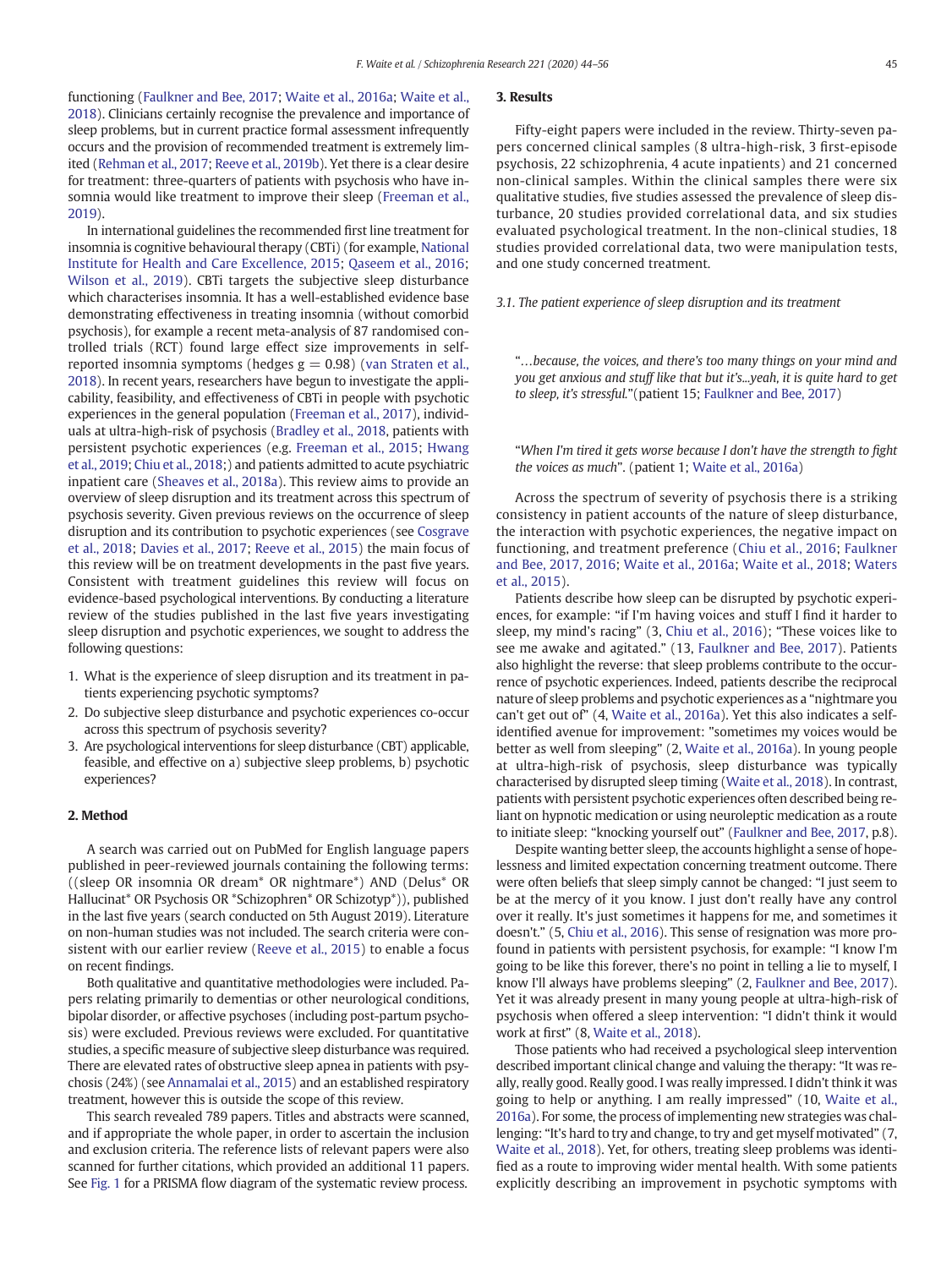<span id="page-2-0"></span>

Fig. 1. PRISMA flow diagram of the systematic review process.

improved sleep: "since I've been sleeping better, my, visual things have like stopped" (8, [Waite et al., 2018](#page-12-0)).

## 3.2. The prevalence of sleep disturbance in patients

The patient accounts of sleep disturbance are consistent with the empirical data. Rates of sleep disturbance are elevated across the spectrum of severity of psychotic experiences. Studies indicate that 75–80% of patients at ultra-high-risk ([Poe et al., 2017](#page-12-0)), those who have experienced a first episode ([Ma et al., 2018;](#page-11-0) [Reeve et al., 2019b](#page-12-0)), and patients with a diagnosis of schizophrenia [\(Laskemoen et al.,](#page-11-0) [2019](#page-11-0)) are experiencing subjective sleep disturbance. There were no studies in the past five years reporting prevalence in acute settings. When specific sleep disorders are assessed using self-report or clinician interview measures the rate of insomnia is approximately 50% [\(Freeman et al., 2019;](#page-11-0) [Laskemoen et al., 2019](#page-11-0)), the rate of weekly nightmares 55% [\(Sheaves et al., 2015](#page-12-0)), and the rate of hypersomnia 30% [\(Laskemoen et al., 2019](#page-11-0)) in patients with non-affective psychosis. Only one study has conducted formal diagnostic sleep interviews in patients with psychosis ([Reeve et al., 2019b\)](#page-12-0). In a sample of 60 patients with early psychosis, insomnia (50%) and nightmares (48%) were the most common disorders. Sleep disorders were not only highly prevalent but frequently comorbid: the average number of sleep disorders per patient was 3.3 ([Reeve et al., 2019b](#page-12-0)).

## 3.3. Sleep disturbance as a causal factor for psychotic experiences

## 3.3.1. Correlational data

Our previous review found a robust association between sleep dysfunction and psychotic experiences ([Reeve et al., 2015](#page-12-0)), especially between insomnia and paranoia. The current review found 38 recent studies: 18 general population ([Table 1\)](#page-3-0) and 20 clinical samples [\(Table 2](#page-5-0)) reporting an association between sleep disruption and psychotic experiences.

3.3.1.1. General population studies. The findings from these recent studies robustly confirm the cross-sectional association between sleep dysfunction and psychotic experiences. For example, an analysis of data from over a quarter of a million people in the general population found that insomnia significantly increased the likelihood of reporting at least one psychotic symptom ( $OR = 2.41$ ; 95% CI 2.18–2.65) [\(Koyanagi and](#page-11-0) [Stickley, 2015\)](#page-11-0). In addition to the evidence for insomnia, an online study with 846 participants from the general population found that, even after controlling for PTSD and negative affect, both nightmare occurrence and severity were associated with hallucinatory experiences and paranoia ([Rek et al., 2017\)](#page-12-0).

Several studies provide insight into the temporal relationship using longitudinal and experience sampling method (ESM) designs. For example, in a sample of 4720 young people, nightmares at age 12 predicted psychotic-like experiences (PLE) at age 18 (OR  $=$  1.62, 95% CI 1.19–2.20) [\(Thompson et al., 2015](#page-12-0)). In an ESM study of 61 adolescents, shorter sleep duration predicted paranoia, but paranoid symptoms did not predict sleep parameters ([Hennig and Lincoln,](#page-11-0) [2018](#page-11-0)).

Within correlational studies, a number of potential mechanisms have been investigated. For example, an online study with 2678 students found that depression and PTSD symptoms, but not anxiety symptoms, mediated the relationship between poor sleep and PLEs ([Ered](#page-11-0) [et al., 2018](#page-11-0)). This study examined positive symptoms, but did not report the findings for individual psychotic experiences. Structural equation modelling of a sample of 348 students, recruited in an online study, found an association between subjectively delayed sleep onset and persecutory ideation that was fully mediated by negative affect [\(Scott et al.,](#page-12-0) [2017\)](#page-12-0). However there are obvious limitations of cross-sectional mediation analyses (see [Maxwell and Cole, 2007](#page-11-0)). Mediation tests related to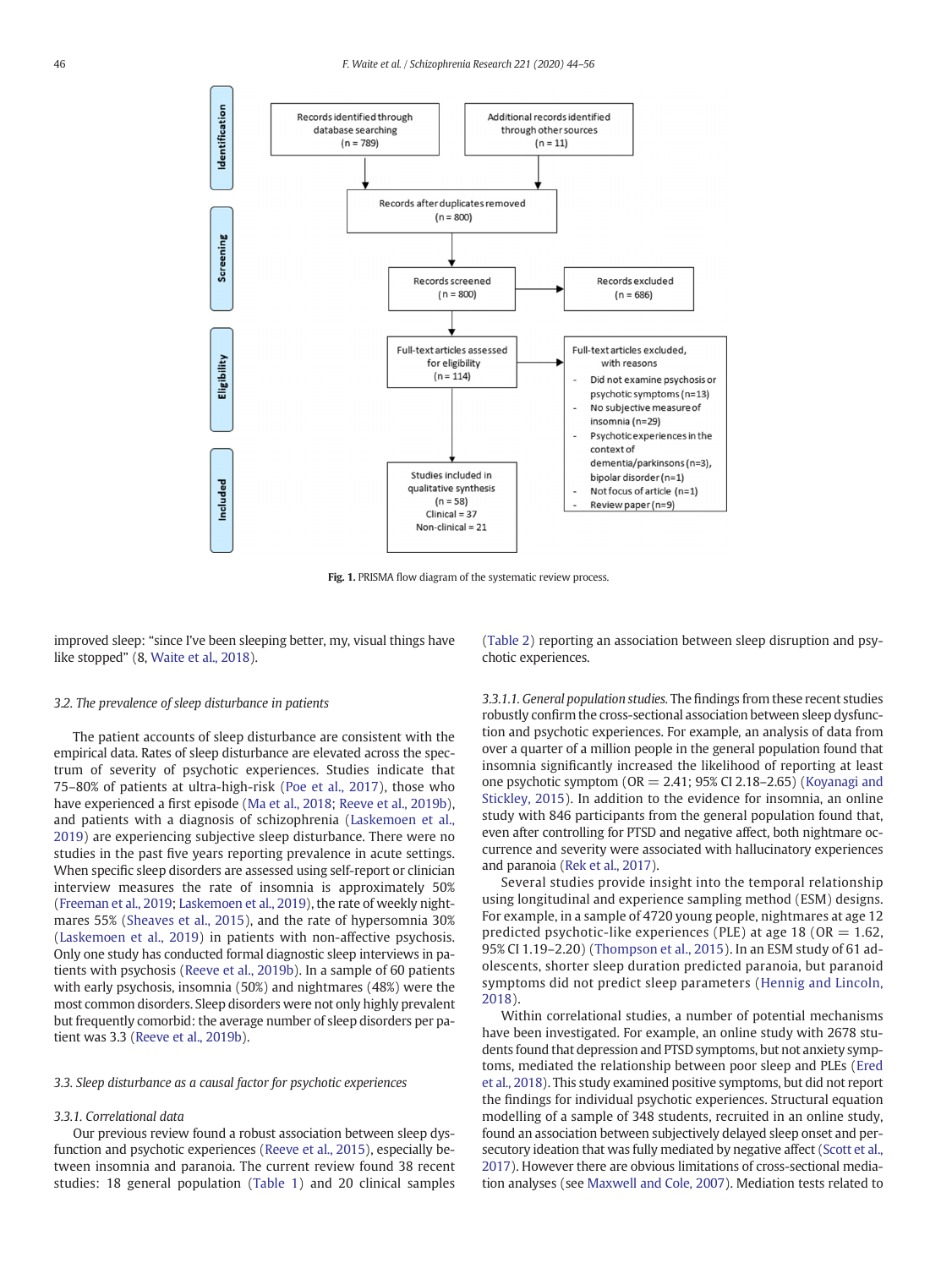## <span id="page-3-0"></span>Table 1

Non-clinical studies.

| Reference                      | Design                                                              | Sample                                     | $\boldsymbol{\Pi}$ | Participant characteristics                                                                                                          | Measure of sleep disturbance                              | Measure of<br>psychotic<br>experiences                  | Key finding                                                                                                                                                                                                                                                                                                             |
|--------------------------------|---------------------------------------------------------------------|--------------------------------------------|--------------------|--------------------------------------------------------------------------------------------------------------------------------------|-----------------------------------------------------------|---------------------------------------------------------|-------------------------------------------------------------------------------------------------------------------------------------------------------------------------------------------------------------------------------------------------------------------------------------------------------------------------|
| Meyhöfer<br>et al.,<br>2017    | Manipulation<br>(sleep<br>deprivation)<br>Within subjects<br>design | General population                         | 32                 | 16 male (50%),<br>mean age 23.97 years<br>$(SD = 3.46)$                                                                              | Sleep diary                                               | PSI                                                     | Sleep deprivation induced psychosis-like experiences such as<br>hallucinations, cognitive disorganisation and negative symptoms.                                                                                                                                                                                        |
| Reeve et al.,<br>2018a         | Manipulation<br>(sleep<br>restriction)<br>Within subjects<br>design | General population                         | 68                 | 46% male, mean age 22.5 years Sleep diary and actigraphy<br>$(SD = 3.4)$                                                             |                                                           | <b>SPEQ</b>                                             | Compared to the control condition, participants in the sleep loss<br>condition reported significant increases in paranoia, hallucinations<br>and cognitive disorganisation. Changes in psychotic experiences were<br>mediated by changes in negative affect.                                                            |
| Andorko<br>et al.,<br>2018     | Cross sectional                                                     | Students                                   | 409                | 49.4% male, mean age<br>20.10 years (SD = 3.22)                                                                                      | <b>ISDI</b>                                               | PQ-B                                                    | Nightmares and fragmented sleep were both significantly associated<br>with the presence of psychotic-like experiences.                                                                                                                                                                                                  |
| Cosgrave<br>et al.,<br>2018    | Cross sectional                                                     | Students                                   | 43                 | 44.2% male,<br>mean age 23.9 years,<br>$(SD = 3.6)$ in the control group<br>and 22.8 years, $SD = 3.2$ in<br>the experimental group. | PSQI, ISI, actigraphy                                     | PQ-16                                                   | Objective and subjective sleep measures interact to predict the<br>highest risk of psychotic experiences. The combination of perceived<br>poor sleep and actual lack of sleep predicts the greatest risk for<br>psychotic experiences.                                                                                  |
| Ered et al.,<br>2018           | Cross sectional                                                     | Students                                   | 2687               | 26% male,<br>mean age 20.22 years<br>$(SD = 3.21)$                                                                                   | <b>PSQI</b>                                               | PQ                                                      | The relationship between psychotic-like experiences and sleep quality<br>was mediated by symptoms of depression and PTSD, suggesting that<br>treating symptoms of depression and PTSD could improve multiple<br>domains of psychotic illness.                                                                           |
| Hennig and<br>Lincoln,<br>2018 | Cross sectional                                                     | Healthy volunteers<br>(adolescents)        | 61                 | 50.8% male,<br>mean age 15.1 years<br>$SD = 1.1$                                                                                     | Sleep diary and actigraphy                                | Six items from<br>the SPEQ                              | Shorter sleep duration and more dreaming predicted paranoid<br>symptoms, but paranoid symptoms did not significantly predict sleep<br>parameters. Positive and negative affect partially mediate the effect of<br>sleep duration on paranoid symptoms.                                                                  |
| Peña-Falcón<br>et al.,<br>2019 | Cross sectional                                                     | General population                         | 177                | 35.6% male,<br>mean age 31.17 years<br>$SD = 12.85$                                                                                  | PSQI, Iowa sleep experiences<br>survey                    | Launay-Slade<br>Hallucination<br>Scale-revised,<br>DES. | There was a significant positive association between quality of sleep<br>and hallucination proneness, dissociation and unusual sleep<br>experiences. Sleep quality and hallucination proneness was fully<br>mediated by dissociation and unusual sleep experiences.                                                     |
| Rehman<br>et al.,<br>2018      | Cross sectional                                                     | General population<br>(healthy volunteers) | study 2, 402       | Study 1, 401; Study 1: 23.2% male, mean age<br>$24(SD = 8.1)$ ;<br>Study 2: 28.4% female, mean<br>age 24 years ( $SD = 10.8$ )       | <b>PSOI</b>                                               | GPTS-B; CAPS.                                           | Study 1: The relationship between sleep quality and paranoia was<br>partially mediate by alexithymia, perceptual anomalies and negative<br>affect.<br>Study 2: The relationship between sleep quality and paranoia was<br>fully mediated by negative affect, perceptual anomalies and<br>alexithymia.                   |
| Andorko<br>et al.,<br>2017     | Cross sectional                                                     | Students                                   | 409                | 49.1% male, mean age<br>20.09 years (SD = 3.22)                                                                                      | <b>ISDI</b>                                               | PQ-B                                                    | Fragmented sleep, night anxiety and disturbed sleep all significantly<br>correlated with psychotic-like experiences.                                                                                                                                                                                                    |
| 2017                           | Moritz et al., Longitudinal                                         | General population                         | 2357               | 40.8% male, mean age<br>46.9 years (SD = $14.5$ )                                                                                    | PHO-9                                                     | 18-item PCL                                             | Paranoia predicted sleep dysfunction six months later, but not the<br>reverse.                                                                                                                                                                                                                                          |
| Rek et al.,<br>2017            | Cross sectional                                                     | General population                         | 846                | 11% male, mean age 44 years<br>$(SD = 15.9)$                                                                                         | NSS, ISIS, MCTQ                                           | SPEQ, CDS                                               | When controlling for negative affect, nightmare occurrence was<br>associated with high levels of worry, depersonalisation, hallucinatory<br>experiences, paranoia, and sleep duration. Nightmare severity was<br>associated with higher levels of worry, depersonalisation,<br>hallucinatory experiences, and paranoia. |
| Scott et al.,<br>2017          | Cross sectional                                                     | General population                         | 389                | 24% male.<br>mean age 36.49 ( $SD = 12.76$ )                                                                                         | 8-item insomnia subscale of the<br>Sleep-50 questionnaire | GPTS-B, DASS-21                                         | The findings point to an association between perceived (but not<br>objective) difficulties initially falling asleep (but not maintaining<br>sleep) and paranoid thinking; a relationship that is fully mediated by<br>negative affect.                                                                                  |
| Oh et al.,<br>2016             | Cross sectional                                                     | General population<br>(national            | 2304               | Gender and age not reported.                                                                                                         | DSM-IV criteria for sleep<br>disturbance                  | WHO-CIDI 3.0                                            | People with sleep disturbances lasting 2 weeks or more over the past<br>Psychosis Screen 12 months were significantly more likely to report at least one                                                                                                                                                                |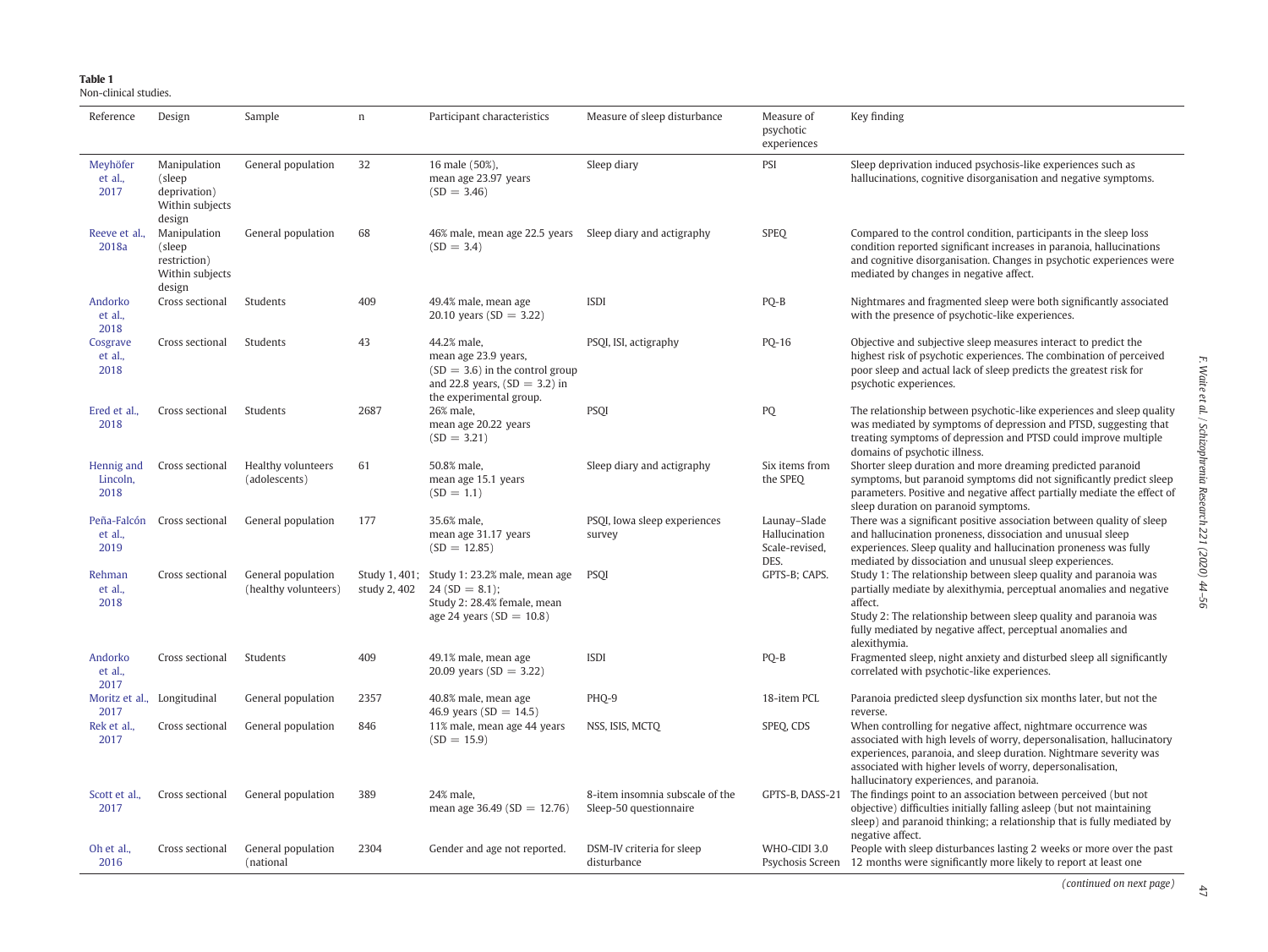#### **Table 1** (continued)

| Reference                            | Design                              | Sample                                                                             | n                                | Participant characteristics                                           | Measure of sleep disturbance                                                                                                                                                                                                                                 | Measure of<br>psychotic<br>experiences      | Key finding                                                                                                                                                                                                                                                                                |
|--------------------------------------|-------------------------------------|------------------------------------------------------------------------------------|----------------------------------|-----------------------------------------------------------------------|--------------------------------------------------------------------------------------------------------------------------------------------------------------------------------------------------------------------------------------------------------------|---------------------------------------------|--------------------------------------------------------------------------------------------------------------------------------------------------------------------------------------------------------------------------------------------------------------------------------------------|
| <b>Sheaves</b><br>et al.,            | Cross sectional<br>and longitudinal | epidemiological<br>survey)<br>General population<br>(two national                  | 2000<br>dataset:                 | 2000 dataset: 46.8% male,<br>mean age 43.87 ( $SD = 0.23$ )           | Clinical Interview (CIS-R)                                                                                                                                                                                                                                   | <b>PSQ</b>                                  | psychotic experience over the same time frame, when compared to<br>people without any sleep problems.<br>Insomnia was associated with hallucinations in both cross-sectional<br>datasets. Mild sleep problems were associated with 2-3 times greater                                       |
| 2016a                                |                                     | epidemiological<br>surveys)                                                        | 8580<br>2007                     | 2007 dataset: 48.6% male,<br>mean age 46.35 ( $SD = 0.03$ )           |                                                                                                                                                                                                                                                              |                                             | odds of reporting hallucinations, whilst chronic insomnia was<br>associated with four times greater odds. These associations remained<br>significant, although with smaller odds ratios, after controlling for                                                                             |
|                                      |                                     |                                                                                    | dataset:<br>7403                 | Longitudinal dataset: 49.3%<br>male,<br>mean age: $43.44$ (SD = 0.49) |                                                                                                                                                                                                                                                              |                                             | depression, anxiety and paranoia.                                                                                                                                                                                                                                                          |
|                                      |                                     |                                                                                    | Longitudinal<br>dataset:<br>2406 |                                                                       |                                                                                                                                                                                                                                                              |                                             |                                                                                                                                                                                                                                                                                            |
| <b>Sheaves</b><br>et al.,<br>2016b   | Cross sectional                     | Undergraduate and<br>postgraduate students                                         | 1403                             | 44.4% male<br>Median age: 21 (interquartile<br>$range = 20 - 23$      | SCI, retrospective Dream Log<br>(adapted from Levin and Fireman),<br>MCTQ, SJL.                                                                                                                                                                              | SPEQ, DASS-21.                              | Insomnia, nightmares, and circadian phase delay are associated with<br>increased subsyndromal psychiatric symptoms in young people. Each<br>is a treatable sleep disorder and might be a target for early<br>intervention to modify the subsequent progression of psychiatric<br>disorder. |
| Chung et al.,<br>2015                | Longitudinal<br>cohort              | General population<br>(Taiwan's National<br>Health Insurance<br>Research Database) | 30,670                           | 41.1% male, age reported by<br>subgroups                              | Diagnosis of insomnia, prescription<br>for sedative-hypnotics at a defined<br>daily dose of at least 30 per year.                                                                                                                                            | Diagnosis of<br>psychiatric<br>disorder.    | People with insomnia taking sedative-hypnotic prescriptions had an<br>elevated risk of developing psychiatric disorders compared to those<br>without insomnia or a sedative-hypnotic prescription.                                                                                         |
| Jeppesen<br>et al.,<br>2015          | Cross sectional                     | $11-12$ year old<br>population cohort<br>sample (Copenhagan<br>child cohort 2000)  | 1632                             | Gender and age not reported.                                          | Self-reported sleep problems and<br>patterns in a structured interview.                                                                                                                                                                                      | K-SADS-PL-semi<br>structured<br>interview.  | Sleep problems increased the risk of psychotic experiences, after<br>controlling for gender, puberty and other mental disorders. Psychotic<br>experiences are particularly prevalent in the context of sleep<br>disturbance and affect dysregulation.                                      |
| Koyanagi<br>and<br>Stickley,<br>2015 | Cross sectional                     | General population<br>(WHO<br>epidemiological<br>survey including 70<br>countries) | 26,1547                          | Gender and age reported by<br>country.                                | Single question problem sleeping<br>(falling asleep, waking up<br>frequently, or too early), 5-point<br>scale (none -extreme).                                                                                                                               | CIDI 3.0 positive<br>psychotic<br>symptoms. | Sleep problems associated, in a dose-response fashion, with psychotic<br>symptoms in almost all countries.                                                                                                                                                                                 |
| Taylor et al.,<br>2015               | Cross sectional                     | 16 year old twin pairs<br>from population<br>cohort (TEDS)                         | twins                            | 5076 pairs of 53% male, age 16 years                                  | PSQI, ISI                                                                                                                                                                                                                                                    | <b>SPEQ</b>                                 | Shared genetic and environmental mechanisms for psychotic<br>experiences and sleep disturbance. Association remained after<br>controlling for negative affect.                                                                                                                             |
| Thompson<br>et al.,<br>2015          | Longitudinal.                       | 18 year old<br>population cohort<br>sample (ALSPAC)                                | 4720                             | 18 years                                                              | 43.5% male ( $n = 2666$ ) and age Postal questionnaire (completed by<br>mother) at age2.5, 3.5, 4.75, 6.75,<br>9 years.<br>Experience of nightmares, night<br>terrors and sleepwalking was<br>assessed using a semi-structured<br>interview at age 12 years. | PLIKSi at age 12<br>and 18 years.           | Nightmares at 12 were a significant predictor of psychotic experiences<br>at 18, remained after adjustment for possible confounders and<br>psychotic experiences at 12 years.                                                                                                              |

Table 1 key: CAPS = Cardiff anomalous perceptions scale; CDS = Cambridge depersonalisation scale; CIS-R = Clinical interview schedule - revised; DASS-21 = Depression, anxiety, and stress scale; DES = Dissociative experienc paranoid thoughts scale; ISDI = Iowa sleep disturbances inventory; ISI = Insomnia severity index; MCTQ = Munich chronotype questionnaire; NSS = Nightmare severity scale; PCL = Paranoia checklist; PHQ-9 = Patient health que PLIKSi = Psychosis-like symptoms semi-structured interview; PSI = Psychotomimetic states inventory; PQ = Prodromal questionnaire (PQ-B brief; PQ-16 version); PSQ = Psychosis screening questionnaire; PSQI = Pittsburgh sleep index;  $SCI = Sleep condition indicator$ ;  $SII = Social Jet Lag$ ;  $SPEQ = Specific psychotic experiences questionnaire$ .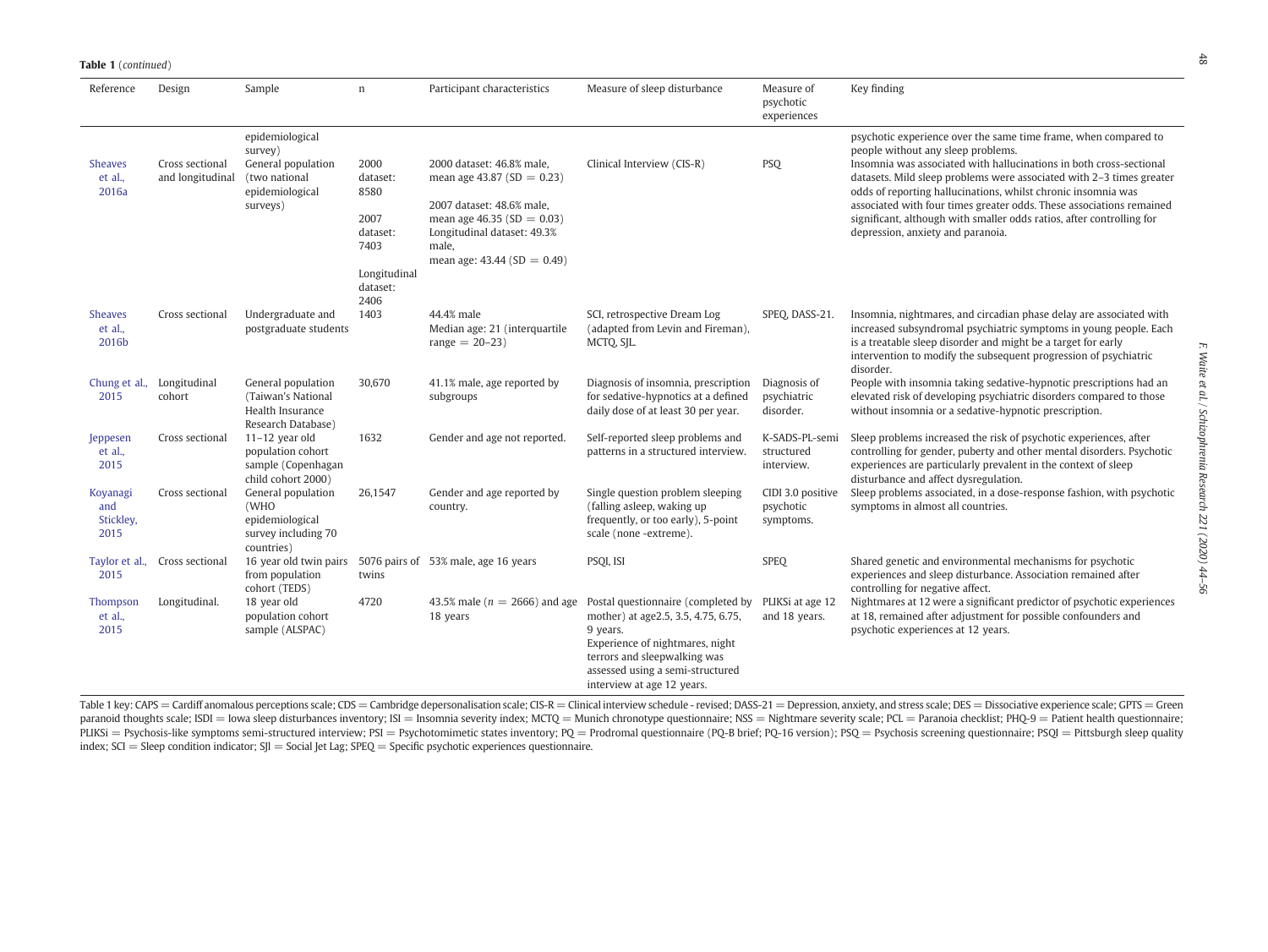<span id="page-5-0"></span>

| . .<br>. .<br>$\sim$ |  |  |  |
|----------------------|--|--|--|
|----------------------|--|--|--|

Correlational studies with clinical samples.

| Reference                                    | Design                                                            | Sample                                                                                                                                                                       | $\mathbf n$ | Participant<br>characteristics                                                                                                                                      | Measure of sleep<br>disturbance                                                                                    | Measure of psychotic<br>experiences                                     | Key finding                                                                                                                                                                                                                                                            |
|----------------------------------------------|-------------------------------------------------------------------|------------------------------------------------------------------------------------------------------------------------------------------------------------------------------|-------------|---------------------------------------------------------------------------------------------------------------------------------------------------------------------|--------------------------------------------------------------------------------------------------------------------|-------------------------------------------------------------------------|------------------------------------------------------------------------------------------------------------------------------------------------------------------------------------------------------------------------------------------------------------------------|
| Goines et al.,<br>2019                       | Longitudinal                                                      | Youth with clinical high risk (CHR)                                                                                                                                          | 1020        | CHR $(n=740)$ ,<br>Gender ( $male =$<br>424), Age $(m =$<br>$18.5, SD = 4.26$ ).<br>$HC (n=280)$ ,<br>Gender ( $male =$<br>141), Age $(m =$<br>19.7, $SD = 4.67$ ). | SOPS (G1 Sleep Item).                                                                                              | SIPS, SOPS                                                              | Positive association between sleep<br>problems and attenuated psychotic<br>symptom severity. Sleep problems<br>closely associated with suspiciousness.<br>Depression mediated the cross-sectional<br>association between sleep problems and<br>paranoid symptoms only. |
| Reeve et al.,<br>2019b                       | Longitudinal                                                      | Individuals at risk of psychosis                                                                                                                                             | 160         | Gender ( $male =$<br>98), Age ( $m = 20.9$ ,<br>$SD = 4.2$ ).                                                                                                       | Self-reported sleep duration from EPQ interview. CAARMS                                                            |                                                                         | Association found between shorter sleep<br>duration and increased positive<br>symptoms, but not cognitive<br>disorganisation. Longitudinal<br>relationships did not remain significant<br>when controlling for previous severity of<br>psychotic symptoms.             |
| Bird et al., 2017 Longitudinal,              | Observational                                                     | Help-seeking adolescents reporting<br>paranoid thoughts.                                                                                                                     | 34          | Gender (male $= 6$ ),<br>Age ( $m = 14.9$ , SD<br>$= 1.25$ ).                                                                                                       | <b>ISI</b>                                                                                                         | <b>GPTS. PANSS</b><br>(suspiciousness/persecution<br>item), SPEQ.       | Insomnia found to be a significant<br>predictor of paranoia persistence.                                                                                                                                                                                               |
| et al., 2017a                                |                                                                   | Lunsford-Avery Cross-sectional Adolescents at ultra-high risk (UHR)                                                                                                          | 62          | Gender ( $male =$<br>$37$ ), Age (m =<br>$18.93, SD = 1.67$ ).                                                                                                      | <b>PSQI</b>                                                                                                        | SIPS, SCID                                                              | Self-reported sleep problems were<br>associated with impaired procedural<br>learning rate.                                                                                                                                                                             |
| Lunsford-Avery Longitudinal<br>et al., 2017b |                                                                   | Adolescents with clinical high risk (CHR)                                                                                                                                    | 66          | $CHR (n=34)$ ,<br>Gender ( $male =$<br>15), Age $(m =$<br>$18.79$ , $SD = 1.93$<br>$HC$ Gender (male $=$<br>16), Age $(m =$<br>$17.75$ , $SD = 2.79$ )              | Actigraphy, Sleep/Activity Diary                                                                                   | SIPS, SCID                                                              | In CHR participants, circadian<br>disturbances were associated with<br>psychotic symptom severity and<br>predicted symptom severity and<br>psychosocial impairment at 1-year<br>follow-up.                                                                             |
| Poe et al., 2017 Longitudinal                |                                                                   | Help-seeking clinical high risk (CHR)<br>patients.                                                                                                                           | 260         | CHR $(n=194)$ ,<br>Gender ( $male =$<br>142), Age $(m =$<br>$20.0, SD = 3.8$ ).<br>$HC(n=66)$ , (male<br>$= 42$ ), Age (m $=$<br>$21.9, SD = 3.6$                   | SIPS (G1 Sleep Items)                                                                                              | <b>SIPS</b>                                                             | Rates of sleep disturbance were<br>significantly elevated in patients.<br>Sleep disturbance was associated with<br>increased positive and negative<br>symptoms and worse overall<br>functioning.                                                                       |
| Lunsford-Avery Longitudinal<br>et al., 2015  |                                                                   | Adolescents with ultra-high risk (UHR)                                                                                                                                       | 67          | UHR $(n=31)$ ,<br>Gender (male $=$<br>19), Age $(m =$<br>$18.73, SD = 1.89$ ).<br>$HC (n=36)$ , Gender<br>$(male = 16)$ , Age<br>$(m = 17.85, SD =$<br>$2.62$ ).    | Actigraphy (TST, WASO, sleep efficiency and total SIPS, SOPS, SCID<br>movement counts), Sleep/activity diary, PSQI |                                                                         | Patients displayed reduced efficiency,<br>disrupted continuity, and increased<br>movements during sleep compared to<br>HC. This behaviour was associated with<br>increased positive symptoms at baseline.                                                              |
| Kasanova et al.,<br>2019                     | Longitudinal<br>(Experience<br>sampling)<br>Mediation<br>analysis | Acutely paranoid patients with a<br>psychotic disorder (AP), non-paranoid<br>patients with a psychotic disorder (NP)<br>and individuals with high schizotypy<br>traits (ST). | 115         | $AP(n = 42)$<br>$NP(n = 32)$<br>$ST(n = 41)$                                                                                                                        | Momentary sleep quality: "I slept well last night"<br>(7-point likert scale)                                       | <b>PANSS</b><br>CAPE-42<br>Momentary paranoia<br>(7-point likert scale) | Poor subjective sleep quality predicted<br>elevated paranoia the following morning.<br>This relationship was fully mediated by<br>morning negative affect. No significant<br>association between evening paranoia<br>and poor sleep the following night<br>emerged.    |
| Chung et al.,                                |                                                                   | Cross-sectional Outpatients with schizophrenia with                                                                                                                          | 66          | Gender ( $male =$                                                                                                                                                   | Clinical interview using ICSD-3 criteria for delayed PANSS                                                         |                                                                         | Sleep irregularity was associated with<br>(continued on next page)                                                                                                                                                                                                     |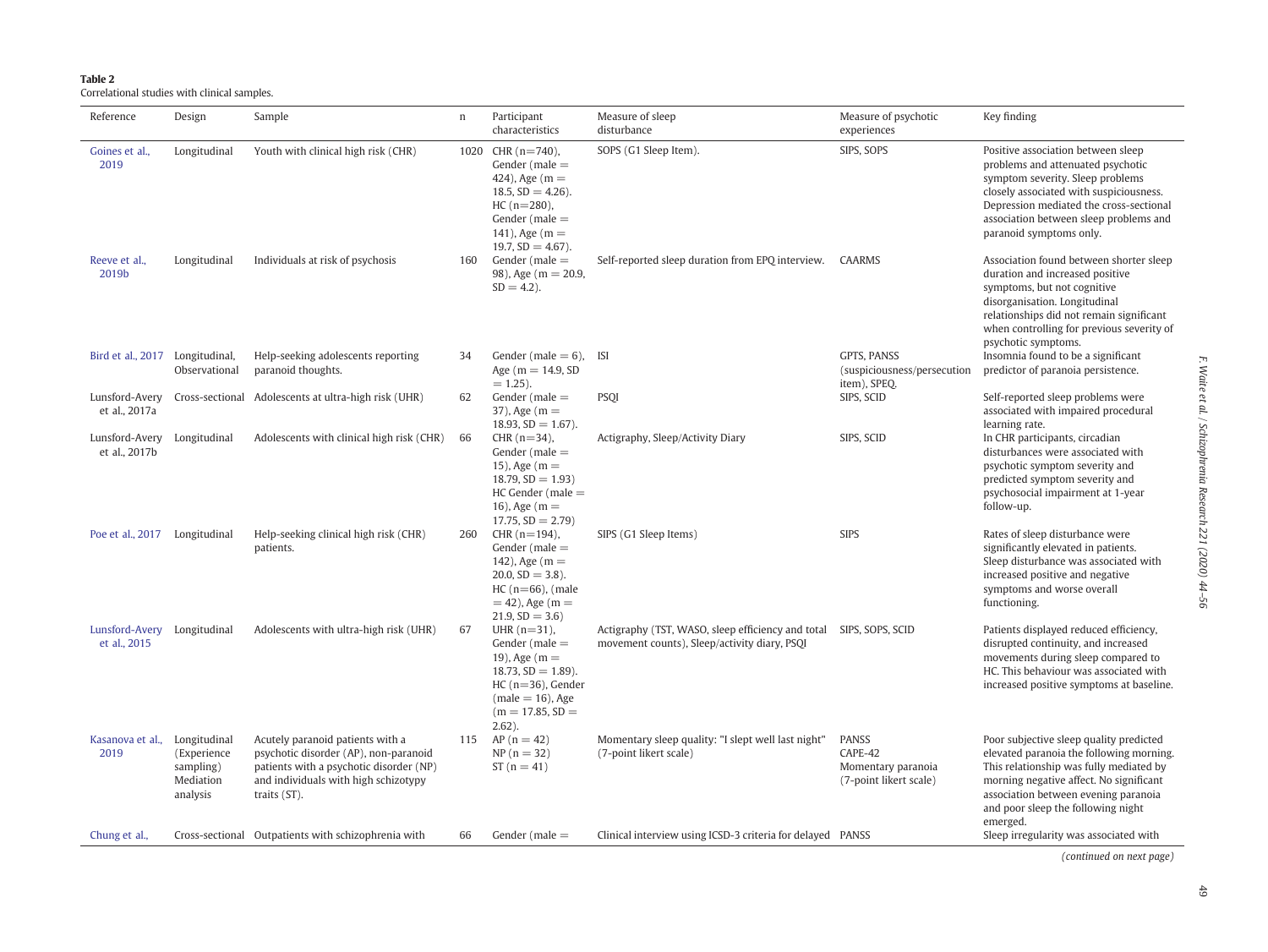**Table 2** (continued)

| Reference                   | Design                                                      | Sample                                                                                                                                                                                | $\boldsymbol{\Pi}$ | Participant<br>characteristics                                                                                                                          | Measure of sleep<br>disturbance                                                                                                                                                                                      | Measure of psychotic<br>experiences                                   | Key finding                                                                                                                                                                                         |
|-----------------------------|-------------------------------------------------------------|---------------------------------------------------------------------------------------------------------------------------------------------------------------------------------------|--------------------|---------------------------------------------------------------------------------------------------------------------------------------------------------|----------------------------------------------------------------------------------------------------------------------------------------------------------------------------------------------------------------------|-----------------------------------------------------------------------|-----------------------------------------------------------------------------------------------------------------------------------------------------------------------------------------------------|
| 2018                        |                                                             | delayed sleep-wake phase disorder and<br>normal sleep-wake phase                                                                                                                      |                    | 30), Age $(m =$<br>$44.08$ , SD = 12.64).                                                                                                               | sleep-wake phase disorder.<br>Actigraphy,<br>The consensus sleep diary, CSM, PSQI, ESS                                                                                                                               |                                                                       | positive psychotic symptoms and<br>depressive symptoms.                                                                                                                                             |
| Reeve et al.,<br>2018b      | Mediation<br>analysis,<br>longitudinal,<br>observational    | Outpatients with early non-affective<br>psychosis diagnoses.                                                                                                                          | 29                 | Gender ( $male =$<br>13), Age $(m =$<br>$23.55$ , $SD = 3.8$ ).                                                                                         | Sleep-50                                                                                                                                                                                                             | <b>SPEQ</b>                                                           | Insomnia is a significant predictor of<br>paranoia and hallucinations both within<br>and across time, with the relationships<br>mediated by negative affect.                                        |
| Subramaniam<br>et al., 2018 |                                                             | Cross-sectional First-episode psychosis.                                                                                                                                              | 279                | Gender ( $male =$<br>142), Age $(m =$<br>$25.8, SD = 6.2$ ).                                                                                            | ISI,                                                                                                                                                                                                                 | SCID, PANSS                                                           | Insomnia was associated with significant<br>decreases in all OOL domains assessed in<br>the study even after adjusting for<br>confounders.                                                          |
|                             |                                                             | Hou et al., 2017 Cross-sectional Patients with schizophrenia                                                                                                                          | 623                | Gender ( $male =$<br>$341$ ), Age (m =<br>$47.7, SD = 10.3$ ).                                                                                          | Interview - DIS; DMS; EMA, TST                                                                                                                                                                                       | <b>BPRS</b>                                                           | Long sleep was associated with<br>unemployment and use of<br>second-generation antipsychotics.                                                                                                      |
| 2017                        |                                                             | Kilicaslan et al., Cross-sectional Outpatients with schizophrenia                                                                                                                     | 199                | Gender (male $=$<br>136), Age $(m =$<br>$40.42$ , $SD = 11.20$ ).                                                                                       | <b>PSQI</b>                                                                                                                                                                                                          | <b>SCID, PANSS</b>                                                    | Positive association found between<br>subjective sleep quality and positive<br>symptoms.                                                                                                            |
| Li et al., 2017             |                                                             | Cross-sectional Outpatients with schizophrenia                                                                                                                                        | 612                | Gender ( $male =$<br>$337$ ), Age (m =<br>$47.7, SD = 10.3$ ).                                                                                          | Interview - DIS; DMS; EMA                                                                                                                                                                                            | <b>BPRS</b>                                                           | Insomnia associated with significantly<br>lower quality of life.                                                                                                                                    |
| Li et al., 2016             | Longitudinal,<br>observational                              | Outpatients with schizophrenia-spectrum 388<br>diagnoses.                                                                                                                             |                    | Gender (male $=$<br>175), Age $(m =$<br>$41.0, SD = 11.4$ .                                                                                             | Parasomnia questionnaire                                                                                                                                                                                             | ICD-10 Diagnosis                                                      | Insomnia associated with increased<br>incidence of suicidal behaviour.                                                                                                                              |
| Noort et al.,<br>2016       | Cross-sectional                                             | Outpatients with Schizophrenia (SP, $n =$<br>30), outpatients with depression (DP, $n =$<br>30) and healthy controls (HC, $n = 30$ ).                                                 | 90                 | Gender ( $male =$<br>23), Age $(m =$<br>$41.20$ , $SD = 10.78$ ).                                                                                       | <b>PSQI</b>                                                                                                                                                                                                          | ICD-10 Diagnosis                                                      | There was a significant negative<br>relationship between PSQI score and<br>reading span task scores. No differences<br>found between SP and HC on working<br>memory tasks.                          |
| Afonso et al.,<br>2014      |                                                             | Cross-sectional Outpatients with schizophrenia (SP)                                                                                                                                   | 68                 | $SP(n=34)$ Gender<br>$(male = 22)$ , Age<br>$(m = 33.8, SD =$<br>$8.6$ ).<br>$HC (n=34)$ Gender<br>$(male = 19)$ , Age<br>$(m = 34.7, SD =$<br>$8.3$ ). | Actigraphy, PSQI.                                                                                                                                                                                                    | <b>PANSS</b>                                                          | Greater sleep disturbance, poor sleep<br>quality and poor quality of life found in<br>patients compared to controls.                                                                                |
| Si et al., 2019             | (*Longitudinal<br>analyses do not<br>include sleep<br>item) | Cross-sectional Acute inpatients with schizophrenia                                                                                                                                   | 602                | Gender (male $=$<br>$289$ ), age (m = 32.4, detailed).<br>$SD = 11.31$ .                                                                                | Sleep quality (specific measure or item not                                                                                                                                                                          | <b>PANSS</b>                                                          | Sleep quality was associated with social<br>functioning.                                                                                                                                            |
| Langsrud et al.,<br>2016    |                                                             | Acute inpatients $(n=49$ with<br>schizophrenia, n=28 mood disorders,<br>$n=27$ substance use, $n=20$ anxiety,<br>personality or developmental disorders,<br>$n=11$ organic disorder). | 135                | Gender ( $male =$<br>74), age (m= 39.0,<br>$SD = 15.6$ ).                                                                                               | Sleep diary completed by nursing staff.                                                                                                                                                                              | Diagnostic category used<br>only. Duration of inpatient<br>admission. | Sleep duration on the night of admission<br>negatively correlated with length of<br>admission.                                                                                                      |
|                             | Chiu et al., 2015 Cross-sectional                           | 55 psychiatric inpatients with psychosis<br>and 66 healthy controls. 25 in each group<br>had insomnia.                                                                                | 121                | Inpatients<br>Gender ( $male =$<br>74.5%),<br>age (19-70)<br>Controls $(n=66,$<br>Gender ( $male =$<br>$42.4\%$ ), age $(18-84)$                        | ISI, Thought Control Questionnaire for<br>Insomnia-Revised, Dysfunctional Beliefs and<br>Attitudes about Sleep scale, Sleep Hygiene<br>Knowledge scale, and Beliefs about Causes of<br>Sleep Problems questionnaires | Diagnostic category used<br>only.                                     | Inpatients frequently reported the causes<br>of insomnia to be related to their illness<br>(rather than to their lifestyle factors) and<br>had an incomplete understanding of<br>good sleep habits. |

Table 2 key: BPRS=Brief Psychiatric Rating Scale; CAARMS = Comprehensive Assessment of At-Risk Mental States; CAPE-42 = Community Assessment of Psychotic Experience; CSM = The Composite Scale of Morningness; DIS = difficul sleep; DMS = difficulty maintaining sleep; EMA = early morning wakening; EPQ = Economic Patient Questionnaire interview; ESS = Epworth Sleepiness Scale; G-PTS = Green et al. paranoid thoughts scale; ICSD-3 = International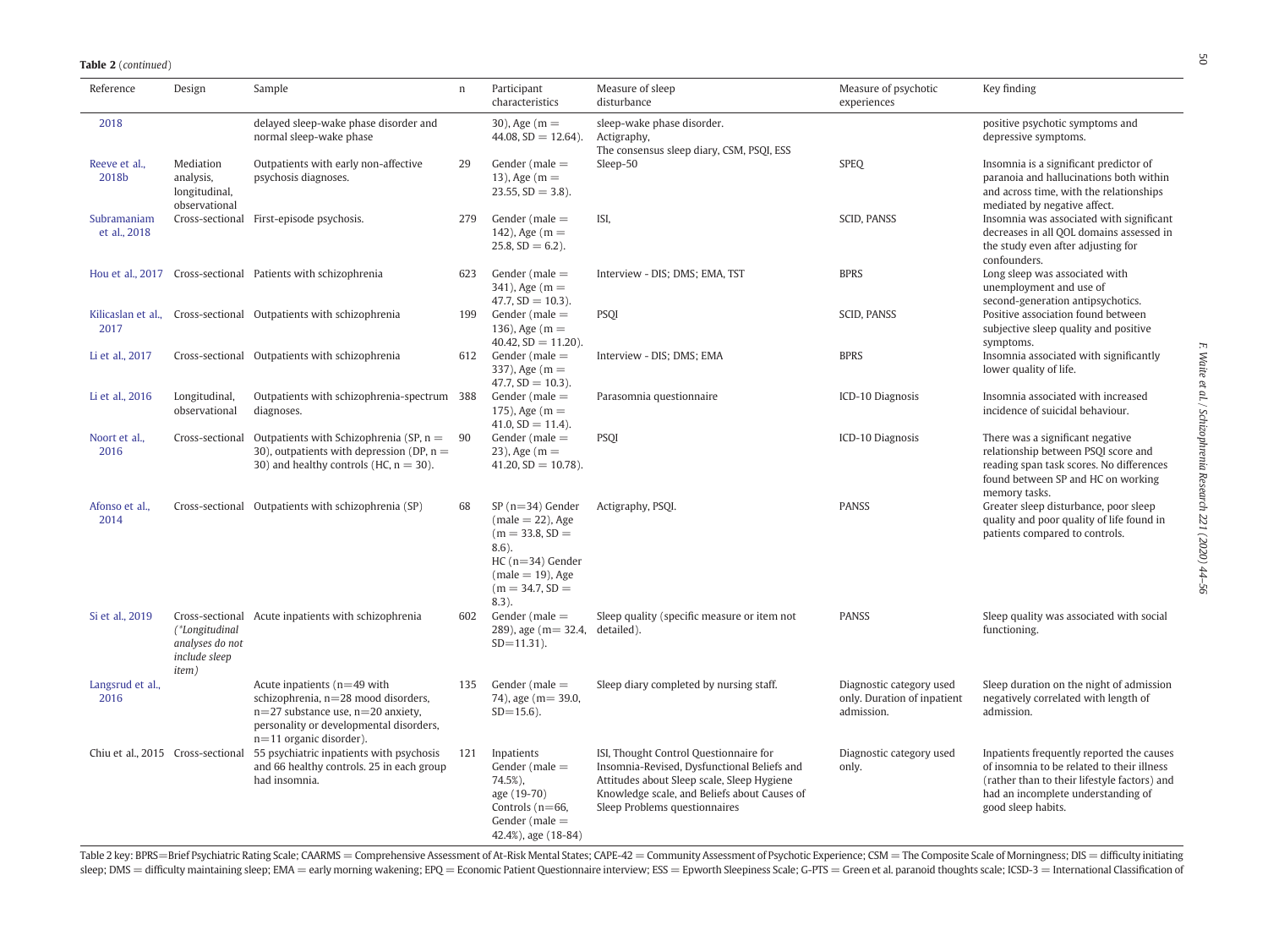nightmares are lacking. However, negative affect and related processes such as worry are candidate variables given their strong associations with nightmare occurrence and severity [\(Rek et al., 2017](#page-12-0)).

3.3.1.2. Clinical studies. In patients at ultra-high-risk of psychosis, sleep disruption has been associated with positive and negative symptoms [\(Lunsford-Avery et al., 2015;](#page-11-0) [Poe et al., 2017\)](#page-12-0), disrupted cognitive functioning [\(Lunsford-Avery et al., 2017](#page-11-0)), severity of psychotic experiences such as hallucinations and delusions [\(Reeve et al., 2019a\)](#page-12-0), and overall functioning ([Poe et al., 2017](#page-12-0)). In a large sample of 740 ultra-high-risk patients, sleep disruption was positively correlated with attenuated psychotic experiences, especially suspiciousness [\(Goines et al., 2019](#page-11-0)). Depression mediated the association between sleep problems and paranoia.

In patients with psychosis, sleep disturbance is associated with poor clinical outcomes [\(Afonso et al., 2014](#page-11-0); [Chung et al., 2018](#page-11-0); [Hou et al.,](#page-11-0) [2017](#page-11-0); [Kilicaslan et al., 2017](#page-11-0); [Li et al., 2017](#page-11-0)). For example, a naturalistic longitudinal study of 388 patients found that insomnia was associated with an increased risk of suicide attempts [\(Li et al., 2016\)](#page-11-0). In the only study specifically reporting correlational data in a first-episode sample, insomnia was associated with poorer outcomes on all four quality of life domains assessed ([Subramaniam et al., 2018](#page-12-0)).

Only two studies with patients with psychosis reported mediation analyses ([Kasanova et al., 2019](#page-11-0); [Reeve et al., 2018b\)](#page-12-0). In a longitudinal observational study of 29 patients with non-affective psychosis, insomnia predicted the persistence of psychotic experiences over time: a bidirectional relationship was indicated between insomnia and paranoia however insomnia was found to be a stronger predictor of later hallucinations than the reverse direction ([Reeve et al., 2018b\)](#page-12-0). Mediation models were tested and found that negative affect (anxiety and depression) mediated the relationship between insomnia and psychotic experiences. This is consistent with the findings of an ESM study, in which a time-lagged mixed multilevel model was applied to distinguish the contribution of poor sleep quality on morning paranoia, and evening paranoid ideation on subsequent sleep quality ([Kasanova et al., 2019](#page-11-0)). Poor sleep quality predicted elevated paranoia, and this was fully mediated by negative affect. However, no significant association was found between evening paranoia and poor sleep quality.

### 3.3.2. Causal tests

When the amount of sleep is deliberately reduced in experimental manipulation studies, either via total sleep deprivation [\(Meyhöfer et al., 2017;](#page-11-0) [Petrovsky et al., 2014](#page-12-0)) or sleep restriction [\(Reeve et al., 2018a](#page-12-0)), it results in increases in psychotic experiences. These studies have only been conducted with non-clinical samples, but all three report sleep loss resulting in increased perceptual distortions such as hallucinations. [Reeve et al.,](#page-12-0) [2018a](#page-12-0) also found an increase in paranoia and cognitive disorganisation, but no significant changes in grandiosity. Mediation analyses revealed that changes in psychotic experiences were mediated by changes in negative affect and related processes (including worry and negative self and other cognitions), but not memory impairment. Together these manipulation studies provide strong evidence that sleep disturbance is a contributory cause to paranoia and hallucinatory experiences.

3.4. Interventionist-casual tests

## "It sorted out my sleep and I'm a better person for it."(patient 10, [Waite](#page-12-0) [et al., 2016a](#page-12-0), p.187)

In the last five years, there have been six intervention studies targeting insomnia and one targeting nightmares [\(Table 3\)](#page-8-0). These studies have typically been designed to not only test whether sleep can be improved but to find out whether psychotic symptoms reduce (an interventionist-causal approach, [Kendler and Campbell, 2009\)](#page-11-0). Most studies have focused on patients with persistent psychotic symptoms  $(n = 3$  insomnia,  $n = 1$  nightmares). There has been one study conducted in an acute inpatient setting and one with young people at ultra-high-risk of psychosis. However, the most robust finding is provided from a large RCT of university students with insomnia ( $n =$ 3755) (OASIS trial; [Freeman et al., 2017](#page-11-0)).

The goal of the OASIS trial was to definitively test whether there is a causal association between insomnia and paranoia and hallucinations [\(Freeman et al., 2017](#page-11-0)). Students with self-reported insomnia were randomised to receive either a digital CBTi intervention in addition to usual care or usual care alone. Post-treatment, there were large effect size reductions in insomnia (SCI cohen's  $d = 1.1$ ) and small effect size improvements in paranoia (GPTS-B  $d = 0.19$ ) and hallucinations (SPEQ-H  $d = 0.24$ ) in the CBTi group compared with usual care. Those who received the digital sleep treatment were less likely to meet ultrahigh-risk criteria (indicated by a score  $\geq 6$  on the 16-item prodromal questionnaire) post treatment. Parallel analyses in the opposite direction indicated that changes in psychotic experiences explained a much smaller (approx. 3%) proportion of change in sleep. This study provides the most definitive evidence to date that sleep treatment can improve psychotic experiences and that insomnia is a contributory causal factor in paranoia and hallucinations. A key limitation is that the study was not in a clinical population.

In young people at ultra-high-risk, an uncontrolled feasibility case series (SleepWell) with 12 participants (14–24 years) found large effect size improvements in sleep (ISI  $d = 6.8$ ) following an 8-session individual intervention [\(Bradley et al., 2018](#page-11-0)). The treatment included adaptations to account for the developmental age of participants (for example, including parents, incorporating technology) and the associated circadian phase shifts that occur during adolescence (for example, adjusting expectations of sleep timing). Compared to baseline, the confidence intervals indicated improvements in paranoia (GPTS  $d = 0.6$ ), hallucinatory experiences (SPEQ-H  $d = 0.3$ ), and negative affect (DASS-21 depression  $d = 0.5$ ) post-treatment, yet, as appropriate for pilot studies, the p-values were not reported (for further statistical rationale see [Lancaster et al., 2004](#page-11-0)). However, the quality of the evidence is limited by the small sample size and lack of control group.

Three studies have evaluated CBTi interventions with patients with persistent psychotic symptoms (two in outpatient settings and one in a residential setting). The Better Sleep Trial (BeST; [Freeman et al.,](#page-11-0) [2015](#page-11-0)) was an assessor-blind pilot randomised controlled trial with 50 patients with current psychotic symptoms. The manualised intervention was delivered on an individual basis over eight sessions. Posttreatment there were large effect size improvements in sleep: 41% of patients in the intervention group no longer had clinical insomnia (compared to 4% in the control group). However, the treatment effect estimation for delusions (PSYRATS  $d = 0.1$  CI  $-2.0$  to 2.6) and hallucinations (PSYRATS  $d = 0.2$ , CI  $-65$  to 2.7) included reducing or increasing psychotic experiences. The study was underpowered to determine with any precision the effect on psychotic experiences (which led to the much larger OASIS trial). In addition to the clinical benefits, a health economic evaluation indicated that the sleep intervention may also be cost-effective [\(Tsiachristas et al., 2018](#page-12-0)).

In an open label trial of adapted CBTi added to usual care, compared to usual care alone, differential treatment outcomes were observed between different sleep presentations [\(Chiu et al., 2018\)](#page-11-0). Latent class analysis was conducted on the 74 participants to identify three sleep subtypes: classic severe insomnia (44.6%), insomnia with normal sleep duration (37.8%), insomnia with hypersomnia (17.6%). The greatest treatment benefits were observed in the first cluster. In the hypersomnia cluster, total sleep time reduced and sleep onset latency was halved. A blunted treatment response was reported in the normal sleep duration cluster. However, there were comparable improvements in daytime functioning and overall psychopathology.

Within a residential rehabilitation setting, a four-session CBTi group intervention was evaluated in addition to usual care compared to usual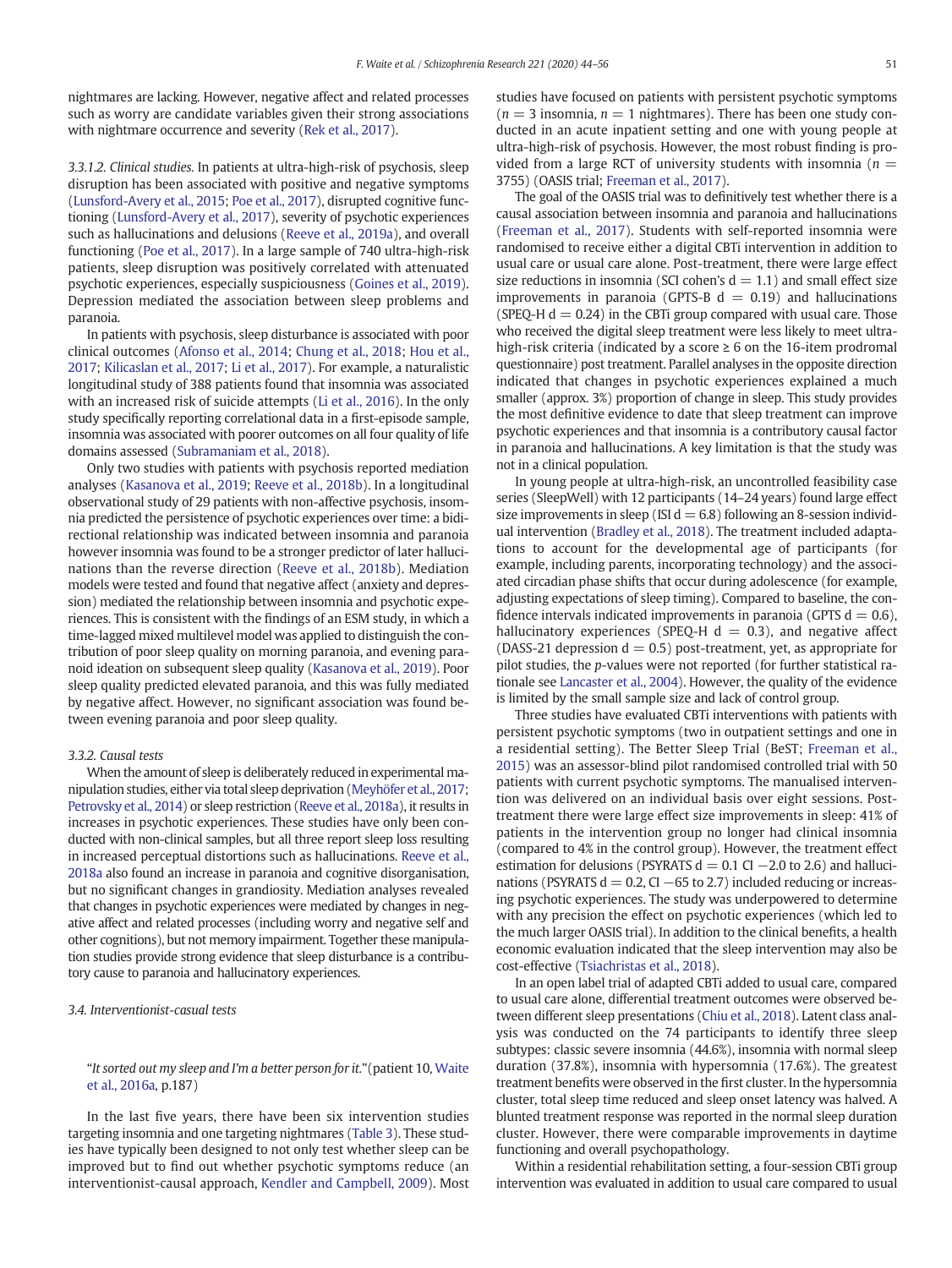## <span id="page-8-0"></span>Table 3

Treatment evaluation studies.

| Reference Design                  |                                                                       | Sample                                                                                                                                                                                                    | Intervention                                                                                                                                                                   | Outcome                                                                  |                                                                                                                                                                                                                  |                                                                                                                                                                                            |
|-----------------------------------|-----------------------------------------------------------------------|-----------------------------------------------------------------------------------------------------------------------------------------------------------------------------------------------------------|--------------------------------------------------------------------------------------------------------------------------------------------------------------------------------|--------------------------------------------------------------------------|------------------------------------------------------------------------------------------------------------------------------------------------------------------------------------------------------------------|--------------------------------------------------------------------------------------------------------------------------------------------------------------------------------------------|
|                                   |                                                                       |                                                                                                                                                                                                           |                                                                                                                                                                                | Treatment uptake                                                         | Sleep measures                                                                                                                                                                                                   | Mental health measures                                                                                                                                                                     |
| Freeman<br>et al.,<br>2017        | Single blind<br>randomised<br>controlled trial of<br>digital CBTi+TAU | 3755 university students (aged 18 or<br>over) with insomnia ( $\leq$ 16 SCI) from 26<br>universities across the UK.                                                                                       | 6 sessions.<br>Digital CBTi programme: Sleepio.                                                                                                                                | 1302 (69%)<br>completed at least 1<br>session; 672 (36%)<br>completed 3  | Significant reductions in sleep<br>disturbance at all timepoints. Post<br>treatment (10 weeks) there were<br>large effect size improvements on the                                                               | Significant reductions in paranoia and<br>hallucinations at all timepoints. Small effect<br>size changes post treatment for paranoia<br>GPTS-B ( $d = 0.19$ ) and hallucinations           |
|                                   | vs TAU alone.                                                         | 1043 (28%) male, 2676 (71%) female, 36<br>$(1%)$ other.                                                                                                                                                   | The interactive programme is available on an<br>online platform. Completion of an initial                                                                                      | sessions; 331 (18%)<br>completed all 6                                   | SCI (Cohen's $d = 1.11$ ).                                                                                                                                                                                       | SPEQ-H $(d = 0.24)$ .                                                                                                                                                                      |
|                                   |                                                                       | Mean age 24.7 years.                                                                                                                                                                                      | assessment drives algorithms which<br>personalise the intervention.                                                                                                            | sessions.<br>Mean sessions                                               | Change in sleep at 3 weeks explained<br>30% of the intervention effect on<br>paranoia at 10 weeks; change in                                                                                                     | Improvements in depression (PHQ-9),<br>anxiety (GAD-7), prodromal symptoms<br>(Prodromal questionnaire), nightmares                                                                        |
|                                   |                                                                       | 1891 treatment, 1864 control.                                                                                                                                                                             | Treatment techniques include behavioural (eg<br>sleep restriction), cognitive (eg paradoxical<br>intention) and educational (eg sleep hygiene,<br>sleep processes) components. | Treatment                                                                | sleep at 10 weeks accounted for 58%<br>of the treatment effect on paranoia.                                                                                                                                      | (DDNSI), psychological wellbeing<br>(WEMWBS) and functioning (WSAS) were<br>reported. There was a small increase in<br>mania symptoms (Altman-Mania) in the<br>treatment group.            |
|                                   |                                                                       | There were no exclusion criteria.                                                                                                                                                                         |                                                                                                                                                                                | quality/fidelity<br>standardised due to<br>digitised delivery<br>method. | Change in sleep at 3 weeks explained<br>21% of the intervention effect on<br>hallucinations post-treatment;<br>change in sleep at 10 weeks<br>accounted for 39% of the intervention<br>effect on hallucinations. |                                                                                                                                                                                            |
| <b>Bradley</b><br>et al.,<br>2018 | Uncontrolled,<br>feasibility case<br>series of adapted<br>CBTi+TAU.   | 12 young patients (aged 14–24 years) at 8 sessions (10 week treatment window).<br>ultra-high-risk of psychosis (CAARMS<br>attenuated psychosis criteria) with<br>current sleep problems (≥15 ISI or above | Individual.                                                                                                                                                                    | 11 (92%) completed<br>$\geq$ 2 sessions.<br>Mean number of               | Large effect size improvement in<br>sleep post treatment (12 weeks) and<br>at follow up (16 weeks) on all<br>measures of sleep: ISI (Cohen's                                                                     | Small and medium effect size improvement<br>post treatment in paranoia ( $d = 0.6$ , GPTS),<br>hallucinations ( $d = 0.3$ , SPEQ), depression<br>$(d = 0.5, DASS-21)$ , stress $(d = 0.8,$ |
|                                   |                                                                       | cut off on the insomnia or CRD subscales<br>of the SLEEP-50).                                                                                                                                             | Treatment techniques targeted both insomnia<br>(eg stimulus control, sleep hygiene,<br>relaxation) and circadian rhythm disruption                                             | sessions 7.36(SD<br>$0.5$ ).                                             | $d = 6.8$ ; Sleep-50 ( $d = 1.7$ ); PSQI<br>$(d = 2.9)$ .                                                                                                                                                        | DASS-21) and anxiety ( $d = 0.2$ DASS-21).                                                                                                                                                 |
|                                   |                                                                       | 6 male, 5 female.                                                                                                                                                                                         | (eg sleep/wake realignment, daily activity).                                                                                                                                   | Treatment quality<br>and fidelity not                                    |                                                                                                                                                                                                                  |                                                                                                                                                                                            |
|                                   |                                                                       | Mean age 18.9 years ( $SD = 1.9$ ).                                                                                                                                                                       | Treatment adaptations to account for<br>developmental age and sleep architecture                                                                                               | reported.                                                                |                                                                                                                                                                                                                  |                                                                                                                                                                                            |
| Freeman                           | Prospective,                                                          | No control group.<br>50 patients with persistent distressing                                                                                                                                              | during adolescence are outlined.<br>8 sessions (12 week treatment window).                                                                                                     | 23 (96%) completed                                                       | Large effect size improvement in                                                                                                                                                                                 | Small effect size improvements ( $d = 0.1$ to                                                                                                                                              |
| et al.,<br>2015                   | assessor blind pilot<br>RCT of CBTi+TAU<br>vs TAU alone.              | delusions and/or hallucinations ( $\geq$ 2<br>PSYRATS) in the context of a diagnosis of<br>non-affective psychosis and insomnia                                                                           | Individual.                                                                                                                                                                    | >4 sessions.<br>Mean number of                                           | sleep post treatment (Cohen's<br>$d = 1.9$ at 12 weeks) and<br>maintained at follow up ( $d = 1.2$ at                                                                                                            | $-0.3$ ) in delusions and hallucinations were<br>reported (PSYRATS, GPTS, PANSS). However,<br>the confidence intervals span 0. Therefore,                                                  |
|                                   |                                                                       | $(215$ ISI).<br>34 (68%) male 16 (32%) female.                                                                                                                                                            | Treatment techniques included:<br>Psychoeducation, assessment and goal                                                                                                         | sessions 7.3 (SD 1.9).                                                   | 24 weeks) as measured on the<br>primary measure the ISI.                                                                                                                                                         | treatment effect estimations range from<br>reducing to increasing delusions and                                                                                                            |
|                                   |                                                                       | Mean age 40.9                                                                                                                                                                                             | setting, stimulus control, establishing daytime Treatment quality<br>routine and circadian rhythm, sleep hygiene,                                                              | and fidelity assessed.                                                   | Consistent findings on other sleep<br>measures including the PSQI.                                                                                                                                               | hallucinations.                                                                                                                                                                            |
|                                   |                                                                       | years.                                                                                                                                                                                                    | relaxation, cognitive therapy to address<br>sleep-related beliefs.                                                                                                             |                                                                          |                                                                                                                                                                                                                  | Small to medium effect size improvements in<br>fatigue (MFI), wellbeing (WEMWBS,                                                                                                           |
|                                   |                                                                       | 24 treatment, 26 control.                                                                                                                                                                                 | Treatment manual outlines key techniques<br>and adaptations - see Waite et al. (2016b).                                                                                        |                                                                          |                                                                                                                                                                                                                  | CHOICE), and quality of life (EQ5D) were<br>reported.                                                                                                                                      |
| Chiu<br>et al.,<br>2018           | Open label trial of<br>CBTi+TAU vs TAU<br>alone.                      | 74 patients with non-affective psychosis<br>attending outpatient clinics, with<br>insomnia symptoms (≥5 PSQI).                                                                                            | 4 sessions (6 week treatment window).<br>Individual.                                                                                                                           | 40 (80%) completed<br>$\geq$ 2 sessions.                                 | Significant improvements in sleep<br>(PSQI; sleep hygiene behaviours<br>scale; TST; SE; SOL) at 6 weeks                                                                                                          | Significant improvements in severity of<br>psychotic symptoms (MINI) and<br>psychological distress (PHQ-4) post                                                                            |
|                                   |                                                                       | 39 (53%) male, 35 (47%) female.                                                                                                                                                                           | Session outline:<br>Treatment manual outlines key techniques                                                                                                                   | Mean number of<br>sessions not                                           | (post-treatment).<br>Differences observed by profile:                                                                                                                                                            | -treatment.                                                                                                                                                                                |
|                                   |                                                                       | Mean age 41.4 years.                                                                                                                                                                                      |                                                                                                                                                                                | reported.                                                                |                                                                                                                                                                                                                  |                                                                                                                                                                                            |
|                                   |                                                                       | 50 treatment, 24 control.                                                                                                                                                                                 | and adaptations - see Waters et al., 2017.                                                                                                                                     | Treatment quality<br>and fidelity not<br>reported.                       | Cluster 1 - Greatest benefits: longer<br>TST and SE.                                                                                                                                                             |                                                                                                                                                                                            |
|                                   |                                                                       | Latent class analysis used to identify                                                                                                                                                                    |                                                                                                                                                                                |                                                                          | Cluster 2 - blunted treatment                                                                                                                                                                                    |                                                                                                                                                                                            |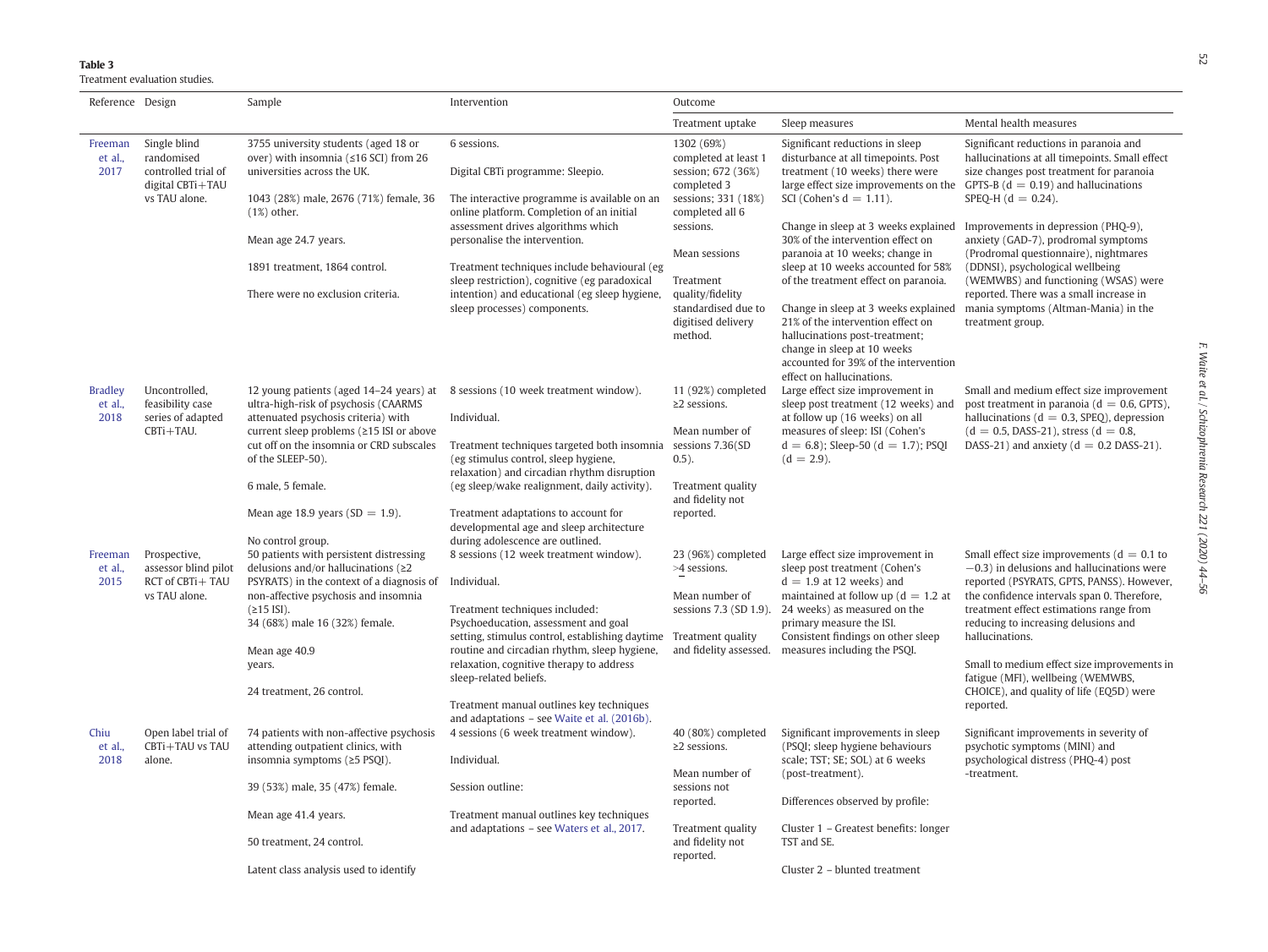|                             |                                                                                        | three sleep subtypes.<br>Cluster 1 – Classic severe insomnia<br>(44.6%)                                                                                                                                                                                                 |                                                                                                                                                                                   |                                                                                                              | response compared to cluster 1;<br>improvements in daytime<br>functioning.                                                                   |                                                                                                                                                     |
|-----------------------------|----------------------------------------------------------------------------------------|-------------------------------------------------------------------------------------------------------------------------------------------------------------------------------------------------------------------------------------------------------------------------|-----------------------------------------------------------------------------------------------------------------------------------------------------------------------------------|--------------------------------------------------------------------------------------------------------------|----------------------------------------------------------------------------------------------------------------------------------------------|-----------------------------------------------------------------------------------------------------------------------------------------------------|
|                             |                                                                                        | Cluster 2 - Insomnia with normal sleep<br>duration<br>(37.8%)                                                                                                                                                                                                           |                                                                                                                                                                                   |                                                                                                              | Cluster 3 - reduced TST, reduced SOL.                                                                                                        |                                                                                                                                                     |
| Hwang<br>et al.,<br>2019    | Non-randomised,<br>assessor blind,<br>evaluation of group<br>CBTi+TAU vs TAU<br>alone. | Cluster 3- Insomnia with hypersomnia<br>(17.6%)<br>63 patients of a residential facility with a<br>diagnosis of non-affective psychosis,<br>current (but stable) psychotic symptoms<br>(PSYRATS), and current insomnia (≥15<br>ISI).<br>41 (65%) male, 22 (35%) female. | 4 sessions.<br>Group format (group size 2–9 participants).<br>Treatment components:<br>Psychoeducation, cognitive therapy, sleep<br>hygiene, stimulus control, sleep restriction, | Treatment uptake<br>not reported.<br>However, all<br>participants<br>provided outcome<br>and follow-up data. | Significant reductions in sleep<br>dysfunction as measured on the ISI<br>and PSQI at 4 weeks<br>(post-treatment) and 8 weeks<br>(follow up). | No significant change in psychotic symptoms<br>(PSYRATS), nor depression the BDI, or<br>anxiety measured on the anxiety sensitivity<br>index (ASI). |
|                             |                                                                                        | Mean age 44.9 years.                                                                                                                                                                                                                                                    | sleep diary completion.                                                                                                                                                           | Mean number of<br>sessions not<br>reported.                                                                  |                                                                                                                                              |                                                                                                                                                     |
|                             |                                                                                        | 31 treatment, 32 control.                                                                                                                                                                                                                                               |                                                                                                                                                                                   | Treatment quality<br>and fidelity not<br>reported.                                                           |                                                                                                                                              |                                                                                                                                                     |
| Sheaves<br>et al.,<br>2018a | Assessor blind pilot<br>RCT of sleep<br>treatment (STAC)                               | 40 inpatients on an acute psychiatric<br>ward with self-reported symptoms of<br>insomnia $(28$ ISI).                                                                                                                                                                    | 2-week treatment window. Number of<br>sessions was flexible. Minimum dose defined<br>as 5 sessions.                                                                               | treatment.                                                                                                   | 20 (100%) completed Large effect size reductions in<br>insomnia (ISI) at post treatment<br>$(2 \text{ weeks})$ $(d = 0.9)$ maintained at     | Small improvements in psychological<br>wellbeing (WEMWBS) post treatment<br>$(2 \text{ weeks}) (d = 0.3).$                                          |
|                             | + TAU vs TAU<br>alone.                                                                 | 18 (45%) diagnosis of non-affective<br>psychosis.                                                                                                                                                                                                                       | Individual.                                                                                                                                                                       | Mean number of<br>sessions $4.8$ (SD $0.6$ ).                                                                | follow up (12 weeks).                                                                                                                        | Wide confidence intervals for STAC<br>increasing or decreasing psychiatric                                                                          |
|                             |                                                                                        | 40 (100%) male.                                                                                                                                                                                                                                                         | Sleep treatment at acute crisis (STAC)<br>includes CBTi, sleep monitoring, and<br>light/dark exposure for circadian                                                               | Treatment quality<br>and fidelity not<br>reported.                                                           |                                                                                                                                              | symptoms (PANSS, BSS, YMRS)<br>Patients in the treatment group were                                                                                 |
|                             |                                                                                        | Mean age 40 years<br>20 treatment, 20 control.                                                                                                                                                                                                                          | entrainment.<br>Treatment manual outlines key techniques                                                                                                                          |                                                                                                              |                                                                                                                                              | discharged 8.5 days earlier.                                                                                                                        |
| <b>Sheaves</b>              | Assessor blind                                                                         | 24 patients with weekly nightmares and                                                                                                                                                                                                                                  | and adaptations - see Sheaves et al. 2018.<br>4 week treatment window.                                                                                                            |                                                                                                              | 12 (100%) completed Large effect size reductions in                                                                                          | Post-treatment improvements were                                                                                                                    |
| et al.,<br>2019             | parallel group pilot<br>RCT of brief CBT for<br>nightmares                             | persecutory delusions in the context of a<br>diagnosis of non-affective psychosis.                                                                                                                                                                                      | Individual.                                                                                                                                                                       | treatment.<br>Mean number of                                                                                 | nightmares (DDNSI) and insomnia<br>(SCI) at post treatment (4 weeks)<br>(DDNSI $d = -1.06$ ; SCI $d = -1.4$ )                                | observed in paranoia (GPTS), affective<br>symptoms (DASS-21), dissociation (DES-B),<br>and emotional wellbeing (WEMWBS).                            |
|                             | (including IRT)<br>+ TAU vs TAU                                                        | 14 (58%) male 10 (42%) female.                                                                                                                                                                                                                                          | Core technique was imagery rehearsal<br>training. Additional strategies included:                                                                                                 | sessions $8.6$ (SD $1.5$ ).                                                                                  | maintained at follow up (8 weeks).                                                                                                           | There were no changes in hallucinations                                                                                                             |
|                             | alone.                                                                                 | Mean age 41<br>years.                                                                                                                                                                                                                                                   | psychoeducation about nightmares, reducing<br>pre-sleep hyperarousal, increasing coping<br>skills, reducing preoccupation with                                                    | Treatment quality<br>and fidelity not<br>reported.                                                           |                                                                                                                                              | (CAPS) or activity levels (time budget).                                                                                                            |
|                             |                                                                                        | 12 treatment, 12 control.                                                                                                                                                                                                                                               | nightmares, stabilising REM sleep.                                                                                                                                                |                                                                                                              |                                                                                                                                              |                                                                                                                                                     |

Table 3 key: BDI = Beck depression inventory; BSS = Beck suicide scale; CAARMS = Comprehensive assessment of at-risk mental states; CAPS = Cardiff anomalous perceptions scale; CHOICE = Choice of outcome in CBT for psychose Circadian rhythm disruption; DASS-21 = Depression, anxiety and stress scale; DES = Dissociative experiences scale; DDNSI = Disturbing dream and nightmare severity index; GAD-7 = Generalised anxiety disorder assessment; GPT et al. paranoid thoughts scale; MFI = Multidimensional fatigue inventory; PANSS = Positive and negative syndrome scale; PHQ-9 = Patient health questionnaire; PSQI = Pittsburgh sleep quality index; PSYRATS = Psychotic sympt RCT = Randomised controlled trial; SCI = Sleep condition indicator; SE = Sleep Efficiency; SOL = Sleep Diset Latency; SPEQ = Specific psychotic experiences questionnaire; STAC = Sleep treatment at acute crisis; TAU = Treat Total sleep time; WEMWBS = Warwick-Edinburgh mental wellbeing scale; WSAS = Work and social adjustment scale; YMRS = Young mania rating scale.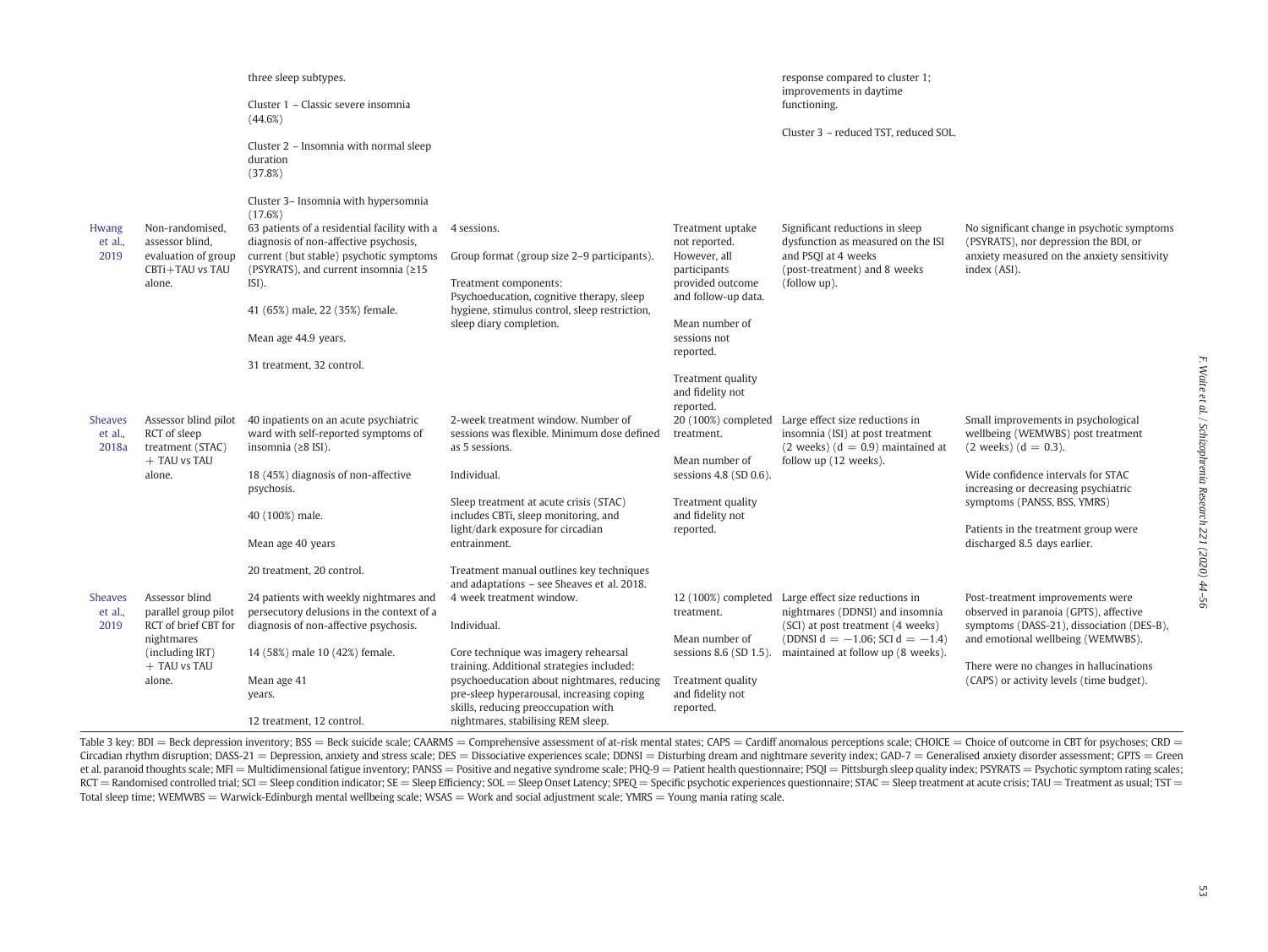care alone [\(Hwang et al., 2019](#page-11-0)). This was a non-randomised, assessor blind trial with 63 patients. No significant changes in psychotic symptoms, depression or anxiety were found, although the study was underpowered. Significant improvements in sleep were reported post-treatment (4 weeks) and at follow-up (8 weeks). However, the effect sizes (ISI  $d = 0.8$  at 8 weeks) were smaller than those reported in the BeST trial (ISI  $d = 1.9$  at 12 weeks). This may indicate that longer treatment duration or individual rather than a group format is important for achieving large treatment effects.

In acute settings, an assessor-blind pilot RCT of a novel sleep intervention has been conducted ([Sheaves et al., 2018a](#page-12-0)). Eighteen (45%) of the 40 participants, recruited from a single ward, had a diagnosis of non-affective psychosis. The intervention included CBTi, sleep monitoring, and light/dark exposure for circadian entrainment. In this acute setting the entire intervention was delivered in 2 weeks. Compared to usual care, there were large effect size reductions in insomnia (ISI  $d = 0.9$ ) at post-treatment and follow-up (12 weeks). This was the only intervention study to report the outcome on negative symptoms: there was an indication of a small effect size improvement ( $d = 0.3$ ), however the confidence intervals were wide, including zero, and so the findings are not conclusive. Patients who received the sleep intervention were discharged on average 8.5 days earlier.

One pilot RCT has evaluated imagery rehearsal training (IRT) to reduce nightmare severity in 24 patients with persecutory delusions [\(Sheaves et al., 2019](#page-12-0)). In addition to IRT, the intervention included CBT techniques to target identified causal factors for nightmares, for example reducing worry and oversleeping. Large effect size improvements in nightmare severity (DDNSI  $d = 1.1$ ) and insomnia (SCI  $d = 1.4$ ) were reported post-treatment (4-weeks) and maintained at follow-up (8-weeks). There was a medium effect size treatment benefit on paranoia favouring the CBT group at both 4 and 8 weeks. However, the confidence intervals are wide, hence a larger trial is required to estimate the effect with greater precision. There was no effect of the treatment on hallucinations which fits with the understanding that psychotic experiences are distinct phenomena with different causal factors [\(Peralta and Cuesta, 1999](#page-12-0); [Zavos et al.,](#page-12-0) [2014](#page-12-0)).

## 4. Discussion

There has been a sharp rise in the number of studies investigating sleep disruption and psychosis: the number of quantitative investigations has doubled in the last five years. There are numerous correlational studies, both in clinical and correlational studies, both in clinical and non-clinical studies, often substantial, that robustly support the co-occurrence of subjective sleep disruption and certain psychotic experiences across the spectrum of psychosis severity. Yet the mechanisms underpinning this relationship remain uncertain. Patient accounts consistently highlight the importance and negative impact of sleep problems and a desire for treatment. The principal advance has been the evaluation of adapted CBT for sleep disorders in patients with non-affective psychosis. The trials have generally been small, limiting the ability to determine the effect of improving sleep on psychotic experiences. Yet taken together an initial clinical picture forms: sleep disturbance is a common and treatable problem across the spectrum of psychosis severity that leads to small improvements in psychotic symptoms such as paranoia and hallucinations. To date, the OASIS trial [\(Freeman et al., 2017](#page-11-0)) provides the strongest test, showing that improving insomnia leads to improvements in paranoia and hallucinations. However, studies have been inadequately powered to test this in clinical populations.

There may be differences between how individual psychotic experiences are linked to distinct sleep disorders. In a study of 5000 adolescent twin pairs, the genetic and environmental influences of sleep disturbance were found to overlap with those for paranoia, hallucinations, and cognitive disorganisation but not grandiosity and anhedonia [\(Taylor et al.,](#page-12-0) [2015](#page-12-0)). In a robust experimental test of sleep restriction, negative affect was found to mediate the relationship between sleep loss and paranoia but not hallucinations ([Reeve et al., 2018a\)](#page-12-0). There are many plausible mechanisms, both psychological and biological, one might expect to underpin the association between sleep dysfunction and psychotic experiences. The most consistent evidence, at a psychological level, is for the role of negative affect mediating the association between insomnia and psychotic experiences (principally paranoia) ([Freeman et al., 2009,](#page-11-0) [2017;](#page-11-0) [Kasanova et al., 2019;](#page-11-0) [Reeve et al., 2015](#page-12-0); [Reeve et al., 2018a](#page-12-0)). Other potential routes include alexithymia, and dissociation, which could be further linked to adversity or trauma. Further work is needed to understand the mechanisms linking hallucinations and insomnia. Studies investigating the interaction of sleep problems with grandiosity, cognitive distortion, or negative symptoms are rare. This review has focused on psychological models, as this is the framework underpinning the first-line recommended treatment (CBTi), yet neurodevelopmental and neurochemical mechanisms are also plausible [\(Lunsford-Avery and](#page-11-0) [Mittal, 2013](#page-11-0)). For example, abnormalities in the interacting neurotransmitter systems and neural circuits observed in sleep and circadian disruption are also implicated in the aetiology of psychosis ([Wulff et al.,](#page-12-0) [2010\)](#page-12-0). At the neurobiological level, overactivity of dopamine receptors are implicated in both the causation of positive psychotic symptoms and wakefulness [\(Monti and Monti, 2005\)](#page-11-0). To date, we do not have clear evidence to indicate the primary route.

Understanding the mechanistic links will help in the adaptation and improvement of treatment, however it could be argued the key line of research needed now is how to provide the best evidence-based treatments for patients. Psychological interventions for sleep disturbance are applicable, feasible, and demonstrate large effect size improvements in insomnia and nightmares in patients with psychosis. This is consistent with the evidence-base for these treatments in other mental health disorders. The treatment is popular with patients with psychosis: the uptake rate is strikingly high (80–100%) and qualitative data indicate that patients value the opportunity to address sleep disturbance. The studies reporting the largest effect sizes made adaptations to standard treatment protocols. One key adaptation is the use of sleep restriction principles, without applying the formal sleep restriction protocol. In practice, this involves a degree of flexibility, sharing the aims of the procedure to reduce time in bed not sleeping and careful negotiation to set a 'sleep window'. This is particularly important given the experimental evidence for the impact of sleep restriction in the occurrence of psychotic experiences [\(Reeve et al., 2018a\)](#page-12-0). Screening and evaluation of treatment progress can be achieved using brief self-report measures (for example, Insomnia Severity Index ([Morin et al., 2011\)](#page-11-0)) yet they are infrequently used in current practice [\(Rehman et al., 2017](#page-12-0)). Treatment protocols outlining adaptions for patients with psychosis have been produced (for example, [Sheaves et al., 2018b](#page-12-0); [Waite et al., 2016b;](#page-12-0) [Waite and Sheaves, 2020](#page-12-0); [Waters et al., 2017](#page-12-0)). The next challenge is implementation.

#### Role of the funding source

The funder did not have any role in the conduct or reporting of the work.

#### Contributors

Felicity Waite drafted the paper. All authors contributed to and have approved the final manuscript.

#### Declaration of competing interest

No authors report any conflicts of interest.

#### Acknowledgements

The work presented in this review was conducted as part of a Wellcome Trust Strategic Award (098461/Z/12/Z) for the Oxford Sleep and Circadian Neurosciences Institute, with DF as a grant-holder. BS and LI are funded by National Institute for Health Research (NIHR) Research Fellowships (ICA-CDRF-2017-03-088; ICA-CDRF-2016-02-69). DF is funded by an NIHR Research Professorship (NIHR-RP-2014-05-003). We would like to thank Hannah Wilkinson for her support in conducting the litearture searches.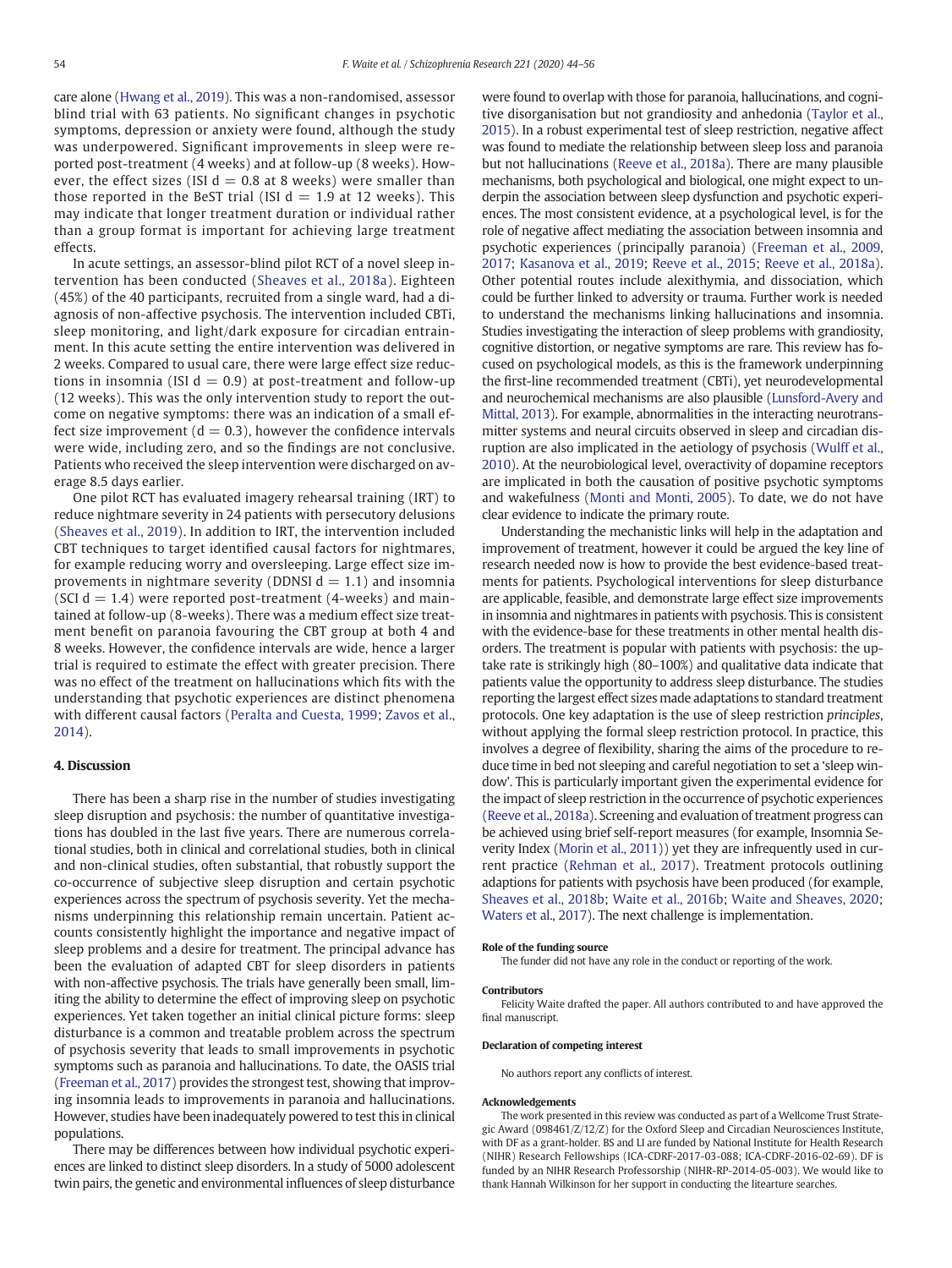### <span id="page-11-0"></span>References

- Afonso, P., Figueira, M.L., Paiva, T., 2014. Sleep-wake patterns in schizophrenia patients compared to healthy controls. World J. Biol. Psychiatry. [https://doi.org/10.3109/](https://doi.org/10.3109/15622975.2012.756987) [15622975.2012.756987](https://doi.org/10.3109/15622975.2012.756987).
- Anderson, K.N., Bradley, A.J., 2013. Sleep disturbance in mental health problems and neurodegenerative disease. Nat. Sci. Sleep 5, 61–75. <https://doi.org/10.2147/NSS.S34842>.
- Andorko, N.D., Mittal, V., Thompson, E., Denenny, D., Epstein, G., Demro, C., Wilson, C., Sun, S., Klingaman, E., DeVylder, J., Oh, H., Postolache, T.T., Reeves, G.M., Schiffman, J., 2017. The association between sleep dysfunction and psychosis-like experiences among college students. Psychiatry Res. 248, 6–12. [https://doi.org/10.1016/j.](https://doi.org/10.1016/j.psychres.2016.12.009) [psychres.2016.12.009](https://doi.org/10.1016/j.psychres.2016.12.009).
- Andorko, N.D., Millman, Z.B., Klingaman, E., Medoff, D., Kline, E., DeVylder, J., Reeves, G., Schiffman, J., 2018. Association between sleep, childhood trauma and psychosis-like experiences. Schizophr. Res. 199, 333–340. [https://doi.org/10.1016/j.schres.2018.02.052.](https://doi.org/10.1016/j.schres.2018.02.052)
- Annamalai, A., Palmese, L.B., Chwastiak, L.A., Srihari, V.H., Tek, C., 2015. High rates of obstructive sleep apnea symptoms among patients with schizophrenia. Psychosomatics 56, 59–66. [https://doi.org/10.1016/j.psym.2014.02.009.](https://doi.org/10.1016/j.psym.2014.02.009)
- Birchwood, M., Smith, J., Macmillan, F., Hogg, B., Prasad, R., Harvey, C., Bering, S., 1989. Predicting relapse in schizophrenia: the development and implementation of an early signs monitoring system using patients and families as observers, a preliminary investigation. Psychol. Med. 19, 649–656. [https://doi.org/10.1017/S0033291700024247.](https://doi.org/10.1017/S0033291700024247)
- Bird, J.C., Waite, F., Rowsell, E., Fergusson, E.C., Freeman, D., 2017. Cognitive, affective, and social factors maintaining paranoia in adolescents with mental health problems: a longitudinal study. Psychiatry Res. 257, 34–39. <https://doi.org/10.1016/j.psychres.2017.07.023>.
- Bradley, J., Freeman, D., Chadwick, E., Harvey, A.G., Mullins, B., Johns, L., Sheaves, B., Lennox, B., Broome, M., Waite, F., 2018. Treating sleep problems in young people at ultra-high risk of psychosis: a feasibility case series. Behav. Cogn. Psychother. 46, 276–291. [https://doi.org/10.1017/S1352465817000601.](https://doi.org/10.1017/S1352465817000601)
- Chiu, V.W., Ree, M., Janca, A., Waters, F., 2016. Sleep in schizophrenia: exploring subjective experiences of sleep problems, and implications for treatment. Psychiatr. Q. [https://](https://doi.org/10.1007/s11126-015-9415-x) [doi.org/10.1007/s11126-015-9415-x](https://doi.org/10.1007/s11126-015-9415-x).
- Chiu, V.W., Ree, M., Janca, A., Iyyalol, R., Dragovic, M., Waters, F., 2018. Sleep profiles and CBT-I response in schizophrenia and related psychoses. Psychiatry Res. 268, 279–287. <https://doi.org/10.1016/j.psychres.2018.07.027>.
- Chung, K.H., Li, C.Y., Kuo, S.Y., Sithole, T., Liu, W.W., Chung, M.H., 2015. Risk of psychiatric disorders in patients with chronic insomnia and sedative-hypnotic prescription: a nationwide population-based follow-up study. J. Clin. Sleep Med. 11, 543–551. [https://](https://doi.org/10.5664/jcsm.4700) [doi.org/10.5664/jcsm.4700.](https://doi.org/10.5664/jcsm.4700)
- Chung, K.F., Poon, Y.P.Y.P., Ng, T.K., Kan, C.K., 2018. Correlates of sleep irregularity in schizophrenia. Psychiatry Res. <https://doi.org/10.1016/j.psychres.2018.10.064>.
- Cosgrave, J., Wulff, K., Gehrman, P., 2018. Sleep, circadian rhythms, and schizophrenia: where we are and where we need to go. Curr. Opin. Psychiatry 31, 176–182. [https://doi.org/10.1097/YCO.0000000000000419.](https://doi.org/10.1097/YCO.0000000000000419)
- Davies, G., Haddock, G., Yung, A.R., Mulligan, L.D., Kyle, S.D., 2017. A systematic review of the nature and correlates of sleep disturbance in early psychosis. Sleep Med. Rev. 31, 25–38. <https://doi.org/10.1016/j.smrv.2016.01.001>.
- Ered, A., Cooper, S., Ellman, L.M., 2018. Sleep quality, psychological symptoms, and psychoticlike experiences. J. Psychiatr. Res. <https://doi.org/10.1016/j.jpsychires.2017.12.016>.
- Faulkner, S., Bee, P., 2016. Perspectives on sleep, sleep problems, and their treatment, in people with serious mental illnesses: a systematic review. PLoS One [https://doi.org/](https://doi.org/10.1371/journal.pone.0163486) [10.1371/journal.pone.0163486](https://doi.org/10.1371/journal.pone.0163486).
- Faulkner, S., Bee, P., 2017. Experiences, perspectives and priorities of people with schizophrenia spectrum disorders regarding sleep disturbance and its treatment: a qualitative study. BMC Psychiatry 17, 1–17. [https://doi.org/10.1186/s12888-](https://doi.org/10.1186/s12888-017-1329-8) [017-1329-8.](https://doi.org/10.1186/s12888-017-1329-8)
- Freeman, D., Pugh, K., Vorontsova, N., Southgate, L., 2009. [Insomnia and paranoia.](http://refhub.elsevier.com/S0920-9964(19)30523-7/rf0065) [Schizophr. Res. 108, 280](http://refhub.elsevier.com/S0920-9964(19)30523-7/rf0065)–284.
- Freeman, D., Waite, F., Startup, H., Myers, E., Lister, R., McInerney, J., Harvey, A.G., Geddes, J., Zaiwalla, Z., Luengo-Fernandez, R., Foster, R., Clifton, L., Yu, L.-M., 2015. Efficacy of cognitive behavioural therapy for sleep improvement in patients with persistent delusions and hallucinations (BEST): a prospective, assessor-blind, randomised controlled pilot trial. Lancet Psychiatry 2, 975–983. [https://doi.org/10.1016/S2215-0366](https://doi.org/10.1016/S2215-0366(15)00314-4) [\(15\)00314-4.](https://doi.org/10.1016/S2215-0366(15)00314-4)
- Freeman, D., Sheaves, B., Goodwin, G.M., Yu, L.-M., Nickless, A., Harrison, P.J., Emsley, R., Luik, A.I., Foster, R.G., Wadekar, V., Hinds, C., Gumley, A., Jones, R., Lightman, S., Jones, S., Bentall, R., Kinderman, P., Rowse, G., Brugha, T., Blagrove, M., Gregory, A.M., Fleming, L., Walklet, E., Glazebrook, C., Davies, E.B., Hollis, C., Haddock, G., John, B., Coulson, M., Fowler, D., Pugh, K., Cape, J., Moseley, P., Brown, G., Hughes, C., Obonsawin, M., Coker, S., Watkins, E., Schwannauer, M., MacMahon, K., Siriwardena, A.N., Espie, C.A., 2017. The effects of improving sleep on mental health (OASIS): a randomised controlled trial with mediation analysis. Lancet Psychiatry 4, 749–758. [https://doi.org/10.1016/S2215-0366\(17\)30328-0](https://doi.org/10.1016/S2215-0366(17)30328-0).
- Freeman, D., Taylor, K.M., Molodynski, A., Waite, F., 2019. Treatable clinical intervention targets for patients with schizophrenia. Schizophr. Res. 211, 44–50. [https://doi.org/](https://doi.org/10.1016/j.schres.2019.07.016) [10.1016/j.schres.2019.07.016](https://doi.org/10.1016/j.schres.2019.07.016).
- Goines, K.B., LoPilato, A.M., Addington, J., Bearden, C.E., Cadenhead, K.S., Cannon, T.D., Cornblatt, B.A., Mathalon, D.H., McGlashan, T.H., Perkins, D.O., Tsuang, M.T., Woods, S.W., Walker, E.F., 2019. Sleep problems and attenuated psychotic symptoms in youth at clinical high-risk for psychosis. Psychiatry Res., 112492 [https://doi.org/](https://doi.org/10.1016/j.psychres.2019.112492) [10.1016/j.psychres.2019.112492.](https://doi.org/10.1016/j.psychres.2019.112492)
- Hennig, T., Lincoln, T.M., 2018. Sleeping paranoia away? An actigraphy and experiencesampling study with adolescents. Child Psychiatry Hum. Dev. [https://doi.org/](https://doi.org/10.1007/s10578-017-0729-9) [10.1007/s10578-017-0729-9.](https://doi.org/10.1007/s10578-017-0729-9)
- Hou, C.L., Zang, Y., Ma, X.R., Cai, M.Y., Li, Y., Jia, F.J., Lin, Y.Q., Chiu, H.F.K., Ungvari, G.S., Ng, C.H., Zhong, B.L., Cao, X.L., Tam, M.I., Xiang, Y.T., 2017. The relationship between sleep

patterns, quality of life, and social and clinical characteristics in Chinese patients with schizophrenia. Perspect. Psychiatr. Care. [https://doi.org/10.1111/ppc.12186.](https://doi.org/10.1111/ppc.12186)

- Hwang, D.K., Nam, M., Lee, Y.G., 2019. The effect of cognitive behavioral therapy for insomnia in schizophrenia patients with sleep disturbance: A non-randomized, assessor-blind trial. Psychiatry Res. 24 (74), 182–188. [https://doi.org/10.1016/j.](https://doi.org/10.1016/j.psychres.2019.02.002) [psychres.2019.02.002](https://doi.org/10.1016/j.psychres.2019.02.002).
- Jeppesen, P., Clemmensen, L., Munkholm, A., Rimvall, M.K., Rask, C.U., Jørgensen, T., Larsen, J.T., Petersen, L., Van Os, J., Skovgaard, A.M., 2015. Psychotic experiences co-occur with sleep problems, negative affect and mental disorders in preadolescence. J. Child Psychol. Psychiatry Allied Discip. 56 (5), 558–565. [https://doi.org/10.1111/jcpp.12319.](https://doi.org/10.1111/jcpp.12319)
- Kasanova, Z., Hajdúk, M., Thewissen, V., Myin-Germeys, I., 2019. Temporal associations between sleep quality and paranoia across the paranoia continuum: an experience sampling study. J. Abnorm. Psychol. [https://doi.org/10.1037/abn0000453.](https://doi.org/10.1037/abn0000453)
- Kendler, K.S., Campbell, J., 2009. Interventionist causal models in psychiatry: repositioning the mind-body problem. Psychol. Med. 39, 881–887. [https://doi.org/](https://doi.org/10.1017/S0033291708004467) [10.1017/S0033291708004467.](https://doi.org/10.1017/S0033291708004467)
- Kilicaslan, E.E., Esen, A.T., Kasal, M.I., Ozelci, E., Boysan, M., Gulec, M., 2017. Childhood trauma, depression, and sleep quality and their association with psychotic symptoms and suicidality in schizophrenia. Psychiatry Res. [https://doi.org/10.1016/j.](https://doi.org/10.1016/j.psychres.2017.08.081) [psychres.2017.08.081](https://doi.org/10.1016/j.psychres.2017.08.081).
- Koyanagi, A., Stickley, A., 2015. The association between sleep problems and psychotic symptoms in the general population: a global perspective. Sleep [https://doi.org/](https://doi.org/10.5665/sleep.5232) [10.5665/sleep.5232.](https://doi.org/10.5665/sleep.5232)
- Kraeplin, E., 1919. [In: Barclay, R., Roberton, G. \(Eds.\), Dementia Praecox and Paraphrenia.](http://refhub.elsevier.com/S0920-9964(19)30523-7/rf0120) [Chicago Medical Book Co, Chicago](http://refhub.elsevier.com/S0920-9964(19)30523-7/rf0120).
- Lancaster, G.A., Dodd, S., Williamson, P.R., 2004. Design and analysis of pilot studies:recommendations for good practice. J. Eval. Clin. Pract., 307–312 [https://doi.org/](https://doi.org/10.1111/j..2002.384.doc.x) [10.1111/j..2002.384.doc.x](https://doi.org/10.1111/j..2002.384.doc.x).
- Langsrud, K., Vaaler, A.E., Kallestad, H., Morken, G., 2016. Sleep patterns as a predictor for length of stay in a psychiatric intensive care unit. Psychiatry Res., 252–256 [https://](https://doi.org/10.1016/j.psychres.2016.01.032) [doi.org/10.1016/j.psychres.2016.01.032](https://doi.org/10.1016/j.psychres.2016.01.032).
- Laskemoen, J.F., Simonsen, C., Büchmann, C., Barrett, E.A., Bjella, T., Lagerberg, T.V., Vedal, T.J., Andreassen, O.A., Melle, I., Aas, M., 2019. Sleep disturbances in schizophrenia spectrum and bipolar disorders – a transdiagnostic perspective. Compr. Psychiatry [https://doi.org/10.1016/j.comppsych.2019.02.006.](https://doi.org/10.1016/j.comppsych.2019.02.006)
- Li, S.X., Lam, S.P., Zhang, J., Yu, M.W.M., Chan, J.W.Y., Chan, C.S.Y., Espie, C.A., Freeman, D., Mason, O., Wing, Y.-K., 2016. Sleep disturbances and suicide risk in an 8-year longitudinal study of schizophrenia-Spectrum disorders. Sleep [https://doi.org/10.5665/](https://doi.org/10.5665/sleep.5852) [sleep.5852.](https://doi.org/10.5665/sleep.5852)
- Li, Y., Hou, C.L., Ma, X.R., Zhong, B.L., Zang, Y., Jia, F.J., Lin, Y.Q., Lai, K.Y.C., Chiu, H.F.K., Ungvari, G.S., Hall, B.J., Cai, M.Y., Ng, C.H., Xiang, Y.T., 2017. Quality of life in Chinese patients with schizophrenia treated in primary care. Psychiatry Res. [https://doi.org/](https://doi.org/10.1016/j.psychres.2017.04.049) [10.1016/j.psychres.2017.04.049](https://doi.org/10.1016/j.psychres.2017.04.049).
- Lunsford-Avery, J.R., Mittal, V., 2013. Sleep dysfunction prior to the onset of schizophrenia: a review and neurodevelopmental diathesis-stress conceptualization. Clin. Psychol. Sci. Pract. 20, 291–320. <https://doi.org/10.1111/cpsp.12041>.
- Lunsford-Avery, J.R., LeBourgeois, M.K., Gupta, T., Mittal, V. a, 2015. Actigraphic-measured sleep disturbance predicts increased positive symptoms in adolescents at ultra highrisk for psychosis: a longitudinal study. Schizophr. Res. [https://doi.org/10.1016/j.](https://doi.org/10.1016/j.schres.2015.03.013) [schres.2015.03.013](https://doi.org/10.1016/j.schres.2015.03.013).
- Lunsford-Avery, J.R., Gonçalves, B. da S.B., Brietzke, E., Bressan, R.A., Gadelha, A., Auerbach, R.P., Mittal, V.A., 2017. Adolescents at clinical-high risk for psychosis: circadian rhythm disturbances predict worsened prognosis at 1-year follow-up. Schizophr. Res. 189, 37–42. <https://doi.org/10.1016/j.schres.2017.01.051>.
- Ma, X.R., Song, G.R., Xu, X.B., Tian, T., Chang, S.H., 2018. The prevalence of sleep disturbance and its socio-demographic and clinical correlates in first-episode individuals with schizophrenia in rural China. Perspect. Psychiatr. Care 54, 31–38. [https://doi.](https://doi.org/10.1111/ppc.12197) [org/10.1111/ppc.12197](https://doi.org/10.1111/ppc.12197).
- Maxwell, S.E., Cole, D.A., 2007. Bias in cross-sectional analyses of longitudinal mediation. Psychol. Methods 12, 23–44. [https://doi.org/10.1037/1082-989X.12.1.23.](https://doi.org/10.1037/1082-989X.12.1.23)
- Meyhöfer, I., Kumari, V., Hill, A., Petrovsky, N., Ettinger, U., 2017. Sleep deprivation as an experimental model system for psychosis: effects on smooth pursuit, prosaccades, and antisaccades. J. Psychopharmacol. 31, 418–433. [https://doi.org/10.1177/](https://doi.org/10.1177/0269881116675511) [0269881116675511](https://doi.org/10.1177/0269881116675511).
- Monti, J.M., Monti, D., 2005. Sleep disturbance in schizophrenia. Int. Rev. Psychiatry 17, 247–253. [https://doi.org/10.1080/09540260500104516.](https://doi.org/10.1080/09540260500104516)
- Morin, C.M., Belleville, G., Bélanger, L., Ivers, H., 2011. [The insomnia severity index: psy](http://refhub.elsevier.com/S0920-9964(19)30523-7/rf0175)[chometric indicators to detect insomnia cases and evaluate treatment response.](http://refhub.elsevier.com/S0920-9964(19)30523-7/rf0175) [Sleep 34, 601](http://refhub.elsevier.com/S0920-9964(19)30523-7/rf0175)–608.
- Moritz, S., Göritz, A.S., McLean, B., Westermann, S., Brodbeck, J., 2017. Do depressive symptoms predict paranoia or vice versa? J. Behav. Ther. Exp. Psychiatry 56, 113–121. <https://doi.org/10.1016/j.jbtep.2016.10.002>.
- National Institute for Health and Care Excellence, 2015. Managing long term insomnia (>4 weeks). WWW Document. NICE Clin. Knowl. Summ URL. [https://cks.nice.org.uk/in](https://cks.nice.org.uk/insomnia#!scenario:1)[somnia#!scenario:1](https://cks.nice.org.uk/insomnia#!scenario:1).
- Noort, M. van den, Struys, E., Perriard, B., Staudte, H., Yeo, S., Lim, S., Bosh, P., 2016. Schizophrenia and depression: the relation between sleep quality and working memory. Asian J. Psychiatr., 73–78 [https://doi.org/10.1016/j.ajp.2016.08.023.](https://doi.org/10.1016/j.ajp.2016.08.023)
- Oh, H.Y., Singh, F., Koyanagi, A., Jameson, N., Schiffman, J., DeVylder, J., 2016. Sleep disturbances are associated with psychotic experiences: findings from the National Comorbidity Survey Replication. Schizophr. Res. 171, 74–78. [https://doi.org/10.1016/j.](https://doi.org/10.1016/j.schres.2016.01.018) [schres.2016.01.018](https://doi.org/10.1016/j.schres.2016.01.018).
- Peña-Falcón, M.R., Pascualena-Nagore, C., Perona-Garcelán, S., 2019. Unusual sleep experiences and dissociation as mediators between sleep quality and proneness to hallucinations in a nonclinical population sample: a preliminary study. Cogn. Neuropsychiatry 23 (2), 88–102. <https://doi.org/10.1080/13546805.2018.1439733>.